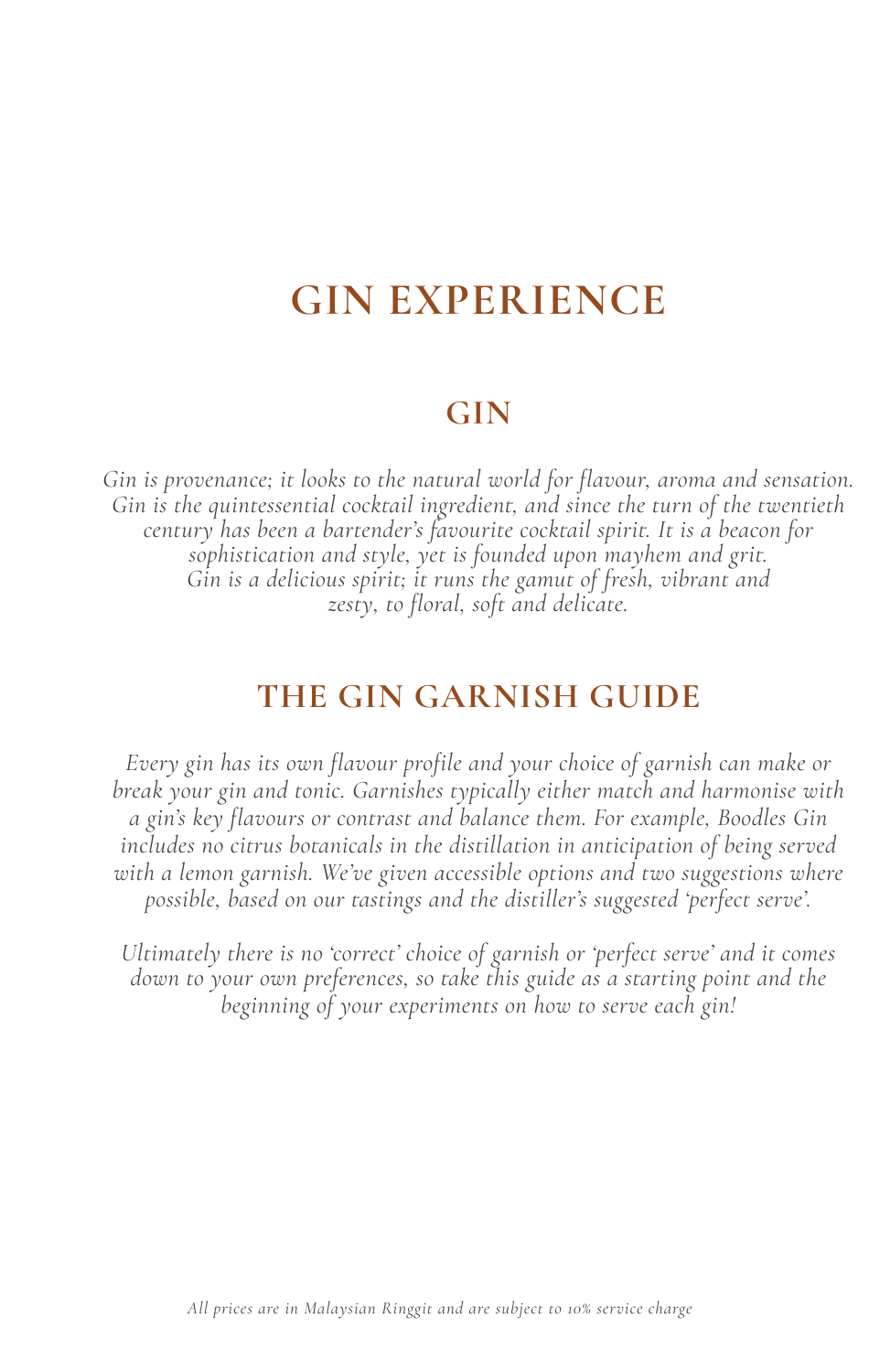# **THE MIXERS BY FENTIMANS**

*All Gins come with selection of natural botanically brewed mixer by Fentimans.*

#### *Fentimans Connoisseurs Tonic Water*

*This versatile tonic has been specially created with a delicate infusion of natural botanicals and quinine for a clean and balanced taste. The delicate flavour profile enhances and amplifies the beautiful botanicals of premium spirits, letting the spirit be the hero.*

#### *Fentimans Premium Indian Tonic Water*

*The world's first botanically brewed tonic water is made with a blend of herbal infusions and lemongrass extract which creates a refreshing and unique tonic water.*

#### *Fentimans Pink Grapefruit Tonic Water*

*Made with ruby red grapefruit and quinine for a tonic that is refreshingly dry and crisp. Mix with Gin or Vodka for a refreshing and zesty long drink. No artificial sweeteners, flavourings or preservatives.*

#### *Fentimans Naturally Light Water*

*Identical to Premium Indian Tonic Water but with 30% less sugar has a clean lemon aroma deriving from the infused lemongrass used in its creation. A refreshing, distinctive citrus flavour is achieved through the blending of further, all-natural botanicals.*

#### *Fentimans Valencian Orange Tonic Water*

*Made with beautifully sweet Valencian oranges and infused with Lemongrass, this mixer is perfectly rounded with a hint of quinine for a refreshing and aromatic tonic water. Pairs perfectly with citrus and herbaceous gins.*

#### *Fentimans Oriental Yuzu Tonic Water*

*Bright, vibrant and citrusy. Oriental Yuzu Tonic is a refreshing and uplifting mixer. Infused with Yuzu extracts with subtle herbal undertones. Ideal for mixing with a strong London Dry or botanically rich gins. Serve over ice and garnish with a lemon twist.*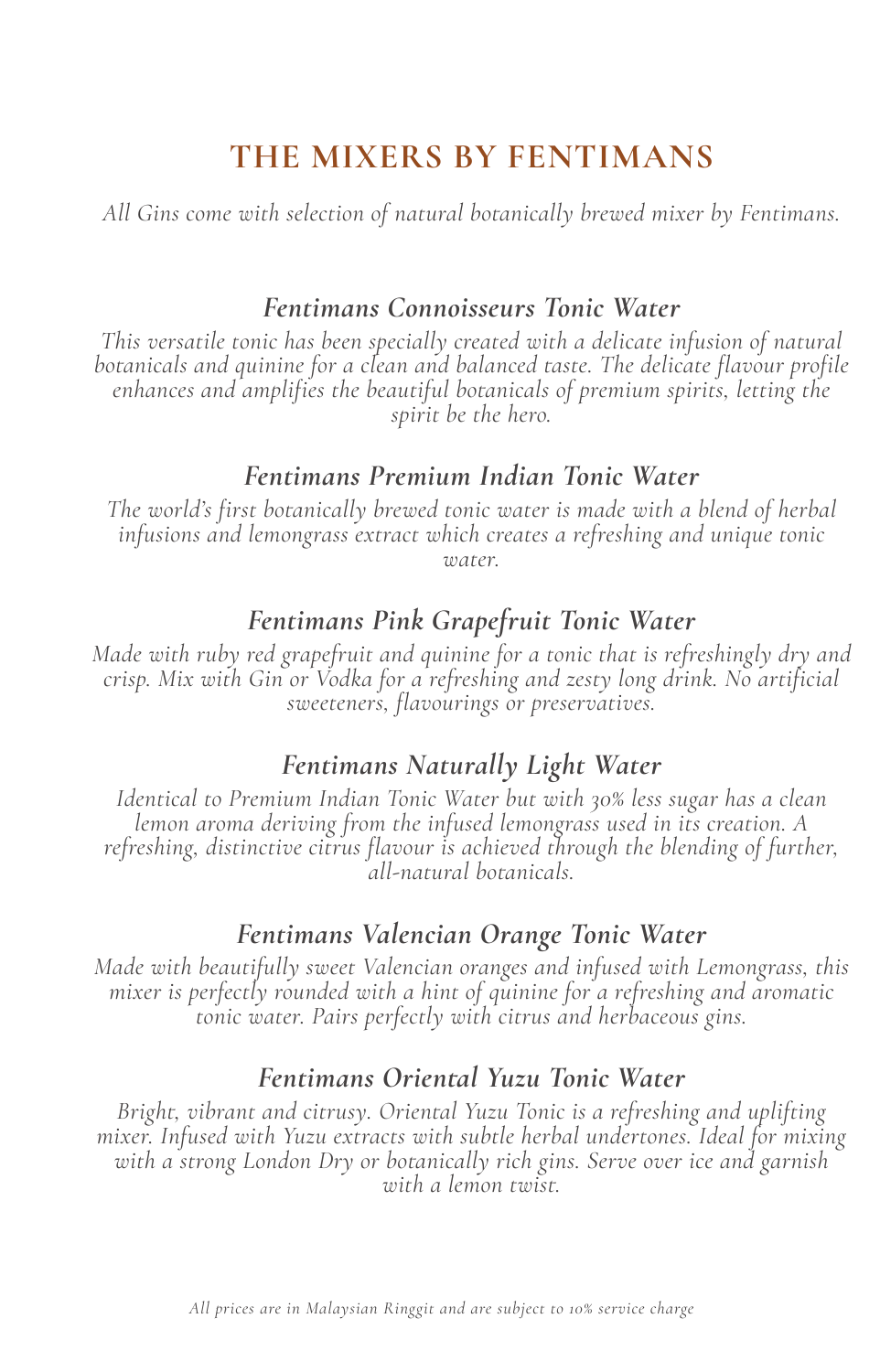# **THE BITTERS BY THE BITTER TRUTH**

*In the golden age of the American cocktail, bitters were an essential ingredient and there were a vast array of flavours to choose from. Bitters complement and embellish the flavour of well-made mixed drinks and they were carefully crafted*  with this in mind. Enhance your drinks with couple dash of The Bitter Truth, it *provides balance and depth.*

#### *Aromatic*

*Bogart's Bitters*

*World's first mentioned bitters in cocktails – Classic Martinis dating back to 1862. A delicious mix of dark spice, chocolate, coffee and herb notes makes this an engaging and refined addition to any cocktail.*

#### *Savory*

#### *Cucumber Bitters*

*These fresh cucumber notes are accompanied by a light bitterness and herbal notes of rosemary, thyme and lingering floral notes of summer blossoms. With a golden amber colour, these bitters are peppery, with earthy fruity curious aromas of marinated cucumbers and fleur de sel and squash finish.*

#### *Fruity*

#### *Orange Bitters*

A traditional marmalade scent sets off act one on the nose. This is followed by a<br>cacophony of clove, cinnamon and nutmeg. At first taste, cardamom and caraway<br>make an entrance and then bow out with true orange peel oil.

#### *Lemon Bitters*

*Has a decadent aroma of hot lemon tea with honey. Fresh, fruity and dense with spice, this little blonde has sherbet flavours mingling with coriander seed and a light touch of toasted cardamom.*

#### *Grapefruit Bitters*

*Bright, complex citrus. A dominant grapefruit aroma and flavour mellows into th<sup>e</sup> vegetal green flavours of hops. Great for citrus-heavy drinks that may otherwise feel dull or overly sweet.*

#### *Tonic Bitters*

Made to provide an authentic Gin and Tonic experience. The combination of<br>grapefruit, Sicilian lemon, lime and Seville oranges merge perfectly with hints of<br>juniper berries, orris root and Japanese green tea leaves.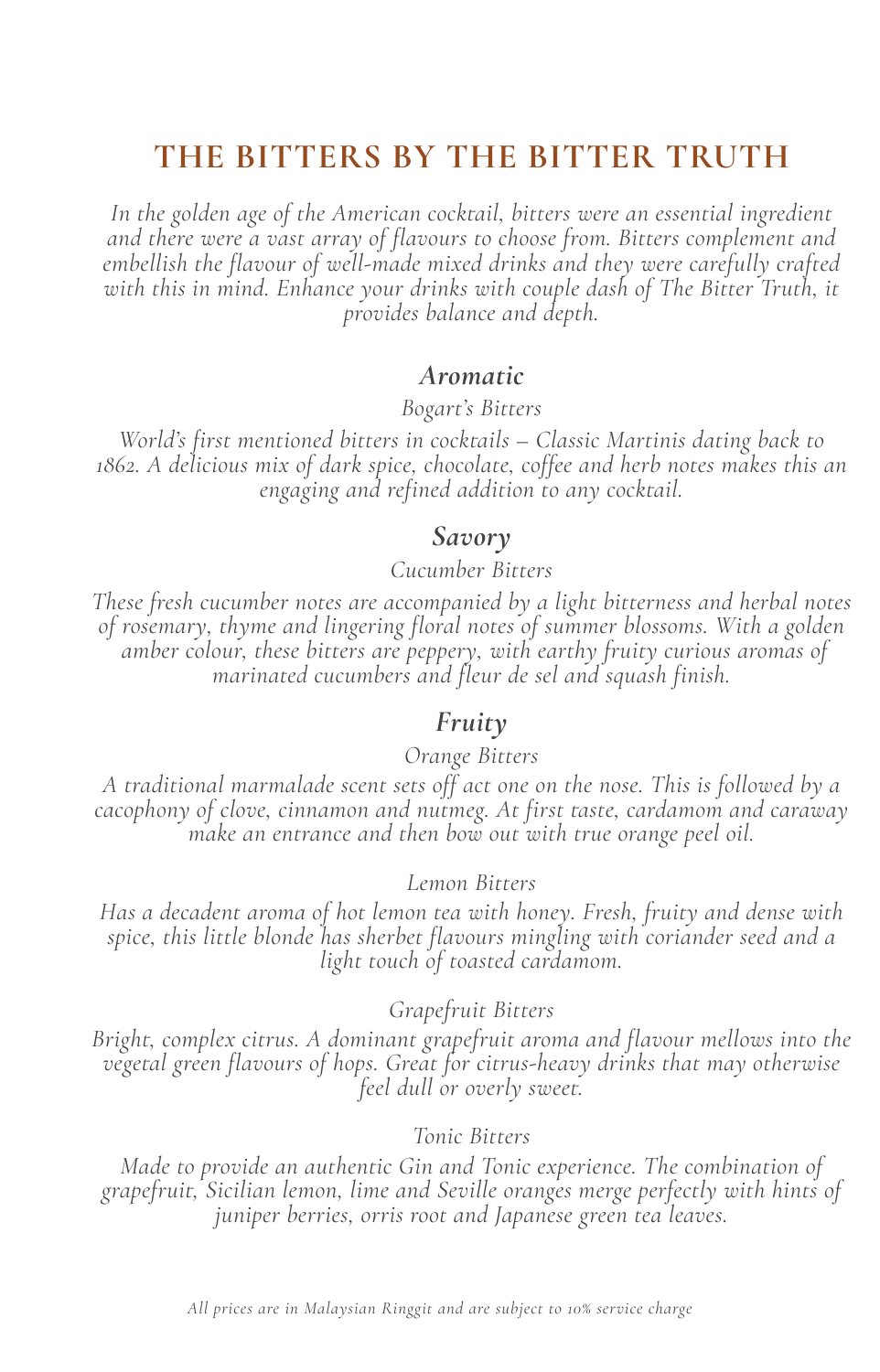# **SIGNATURE GIN**

#### *The Datai, Dry Gin 42%vol 35*

*The compound of herbs and spices starts from a consistent use of Italian juniper berries, to which are added citrus notes given by the peel of sweet orange, grapefruit and coriander. The characteristic herbaceous note is made by a small amount of inflorescences of wormwood and gentian root, while cinnamon and nutmeg enrich it with a pleasant spice.* 

*Splash Fentimans Connoisseurs Tonic with lime slice and green bell pepper.*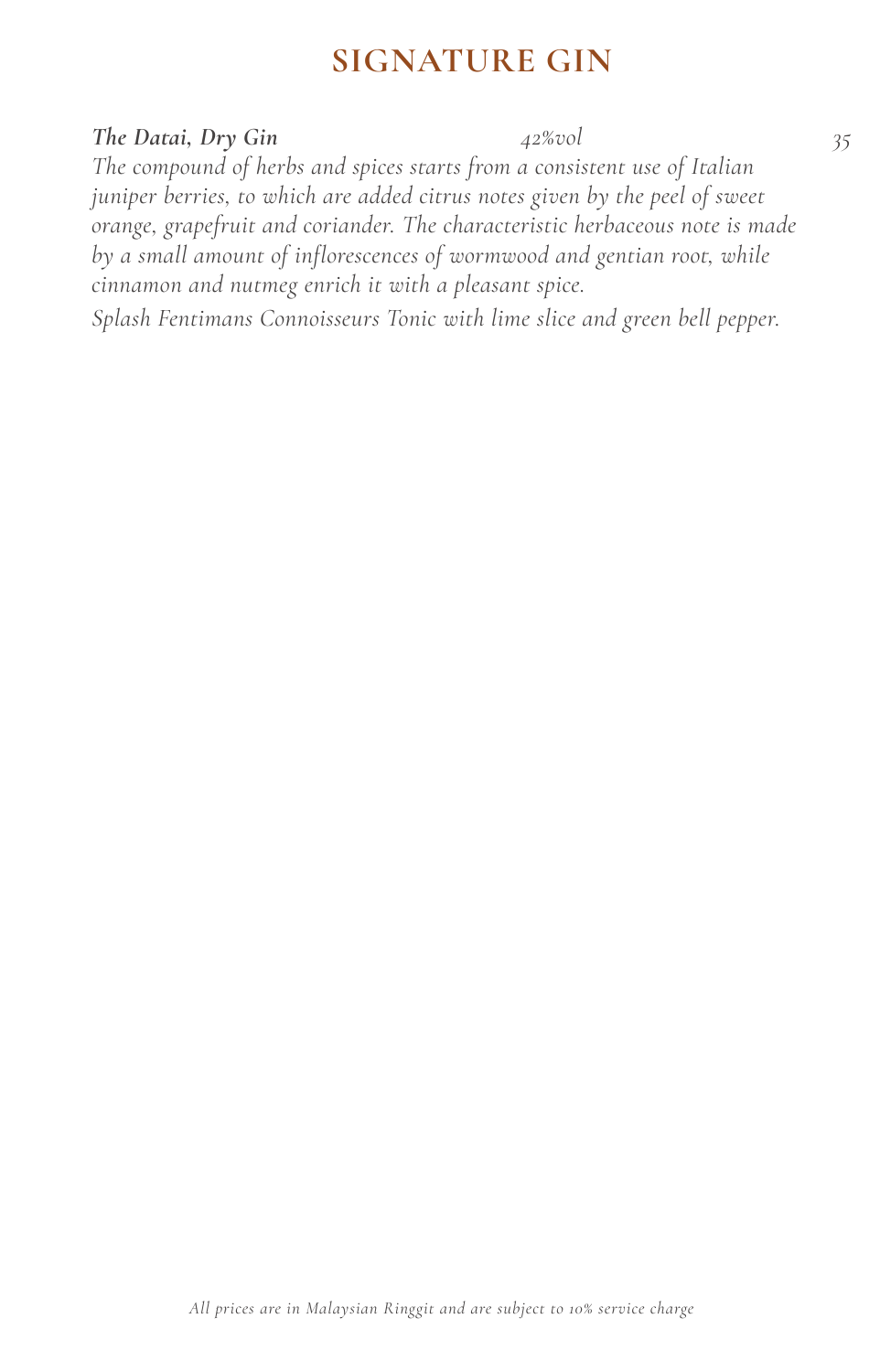# **JAPAN**

*Ki No Bi 45.7%vol 57 A fresh aroma of yuzu, and a thread of sansho that lingers like a morning mist in a bamboo forest.The juniper complements and showcases the Japanese botanicals. Ginger root gives a slightly warming, spicy finish. Splash Fentimans Connoisseurs Tonic with green tea leaf and cut lemongrass. Ki No Bi, Sei - Navy Strength 54.57%vol 63 It's punchy at first on palate, still has the cleanness and harmony that KI NO BI originally has. Refreshingly floral and aromatic, with but with a real creamy, full-bodied mouthfeel. Splash Fentimans Valencian Orange Tonic with dry lemon and cucumber. Ki No Tea 40%vol 48* First is the sweet and delicate bouquet on the nose. On the palate, gentle *sweetness like white chocolate spreads slowly, then a distinct juniper flavour comes to the fore. The finish is long and clean with roasty green tea scents. Splash Fentimans Premium Indian Tonic with lemon twist. Sakurao Original, Japanese Dry 47%vol 58 On the nose, is the citrus, particularly the yuzu, lemon and orange sweetness. Tiny glimpse of the green tea on secondary aromas. Splash Fentimans Premium Indian Tonic with green tea strips and lemon twist. Sakurao Limited, Japanese Dry 47%vol 94 Made with 17 botanicals from the land and sea surrounding. Fresh citrus and woody juniper notes, with warming spice from wasabi and pepper along with a subtle salty notes, dry finish. Splash Fentimans Pink Grapefruit Tonic with ginger and lemon twist. Suntory, Roku 43%vol 48 Made using six Japanese botanicals including sakura leaf and sakura flower for spring, sencha tea and gyokuro tea for summer, sansho pepper for autumn and yuzu peel for winter. Splash Fentimans Premium Indian Tonic with ginger and lime.*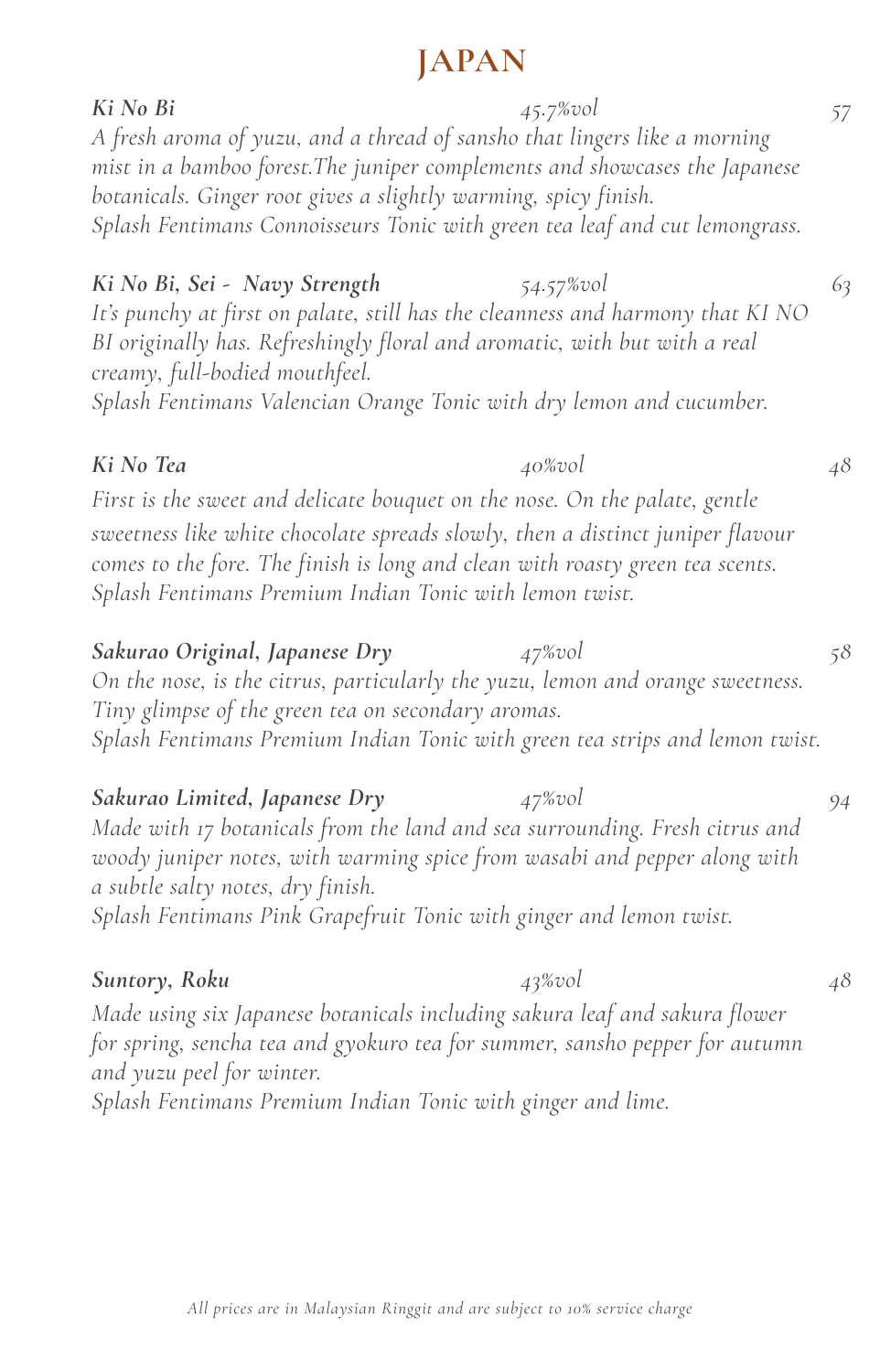### **CHINA**

*Peddlers Shanghai Crafted Gin 45.7%vol 62 Multiple awards' winning gin. A fusion of eleven rare botanicals. Notes of Buddha's hand, Sichuan pepper and lotus combine with juniper and other organic botanicals for a distinctive yet perfectly blended gin. Splash Fentimans Premium Indian Tonic and soda with orange peel.*

## **SINGAPORE**

*Brass Lion, Butterfly Pea 40%vol 63*

*Harmonious blend with lavender and butterfly pea flower. The gin's deep, rich blue hue is derived from the Butterfly Pea flower. With the addition of citrus, its colour changing properties are revealed as it morphs into a soft lilac shade.*

*Splash Fentimans Premium Indian Tonic with grapefruits and rosemary.*

*Brass Lion, Singapore Dry 40%vol 63 Displays the aromatic nature of Asian herbs and spices while retaining the classic foundations of gin botanicals. Bright and refreshing, with a lightly floral scent and a slight spiciness with juniper. Splash Fentimans Premium Indian Tonic with orange skin and ginger.* 

### **SRI LANKA**

*Colombo No.7 43.1%vol 42 Powerful aromas of pine needle, curry leaf and citrus peel with air contact releasing more of the former. Medium long dried herbal finish with trace curry leaf heat in the aftertaste. Splash Fentimans Connoisseurs Tonic with lemon and curry leaf.*

### **TAIWAN**

*Kavalan 40%vol 57 Rich, pleasingly sweet, and long and full in body. It is well balanced with a distinctive sweetness from the red-flesh guava, starfruit, and zesty kumquat. Splash Fentimans Premium Indian Tonic with lemon twist.*

#### *All prices are in Malaysian Ringgit and are subject to 10% service charge*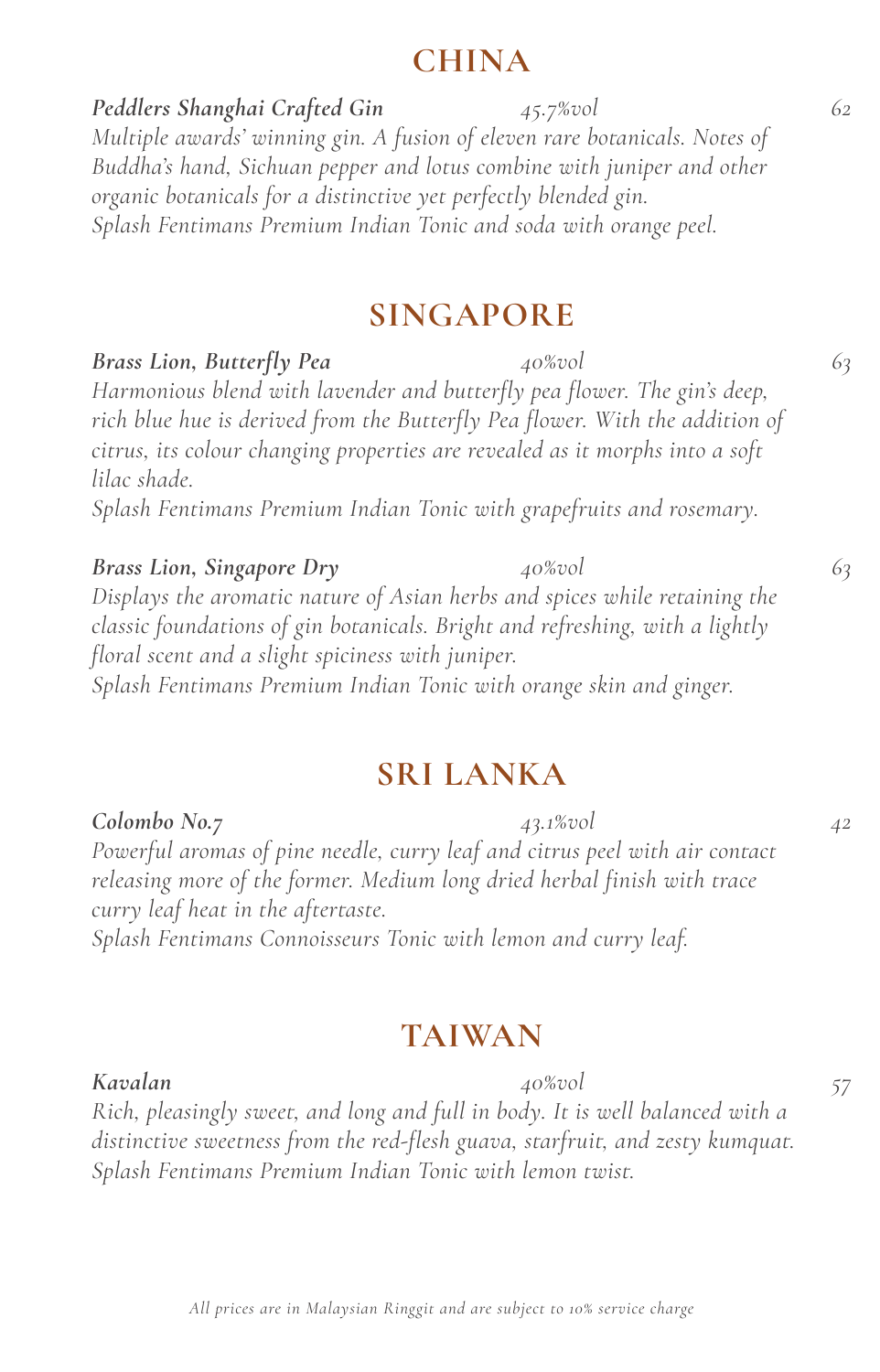# **AUSTRALIA**

*Forty Spotted, Rare Tasmanian 40%vol 57 Highly aromatic, fresh grated pepper on a floral bed of herbs and spices underpinning the delightful juniper notes. Rose petals and spicy juniper combined with a dry, clean and fresh spirit Splash Fentimans Valencian Orange Tonic with Lemon peel and anise. Four Pillars, Navy Strength 58.8%vol 56 The addition of finger limes and the higher proof give the spirit a clean, spicy profile with notes that include fresh ginger, peppercorns, honey water and exotic flowers. Splash Fentimans Valencian Orange Tonic with orange and kaffir lime leaf. Four Pillars, Rare 41.8%vol 54 Light and sweet juniper notes, supported by touches of chopped mint, fresh citrus and floral hints. It opens with candied peels and angelica, with warm cinnamon and white pepper building to a spicy mid palate. Subtle fruity notes throughout. Splash Fentimans Pink Grapefruit Tonic with orange and mint. Four Pillars, Spiced Negroni 43%vol 51 Familiar herbaceous notes mixed with equally familiar dark fruit sweetness on the nose. A hint of ginger and rhubarb too. Rather festive at first, with cinnamon and orange. Splash Fentimans Valencian Orange Tonic with orange and ginger. Four Pillars, Bloody Shiraz 37.8%vol 59 Piney juniper, raspberry, plum, a pinch of peppercorn and just a smidge of citrus zest. Earthy clove and spicy ginger, with lingering red berry on the finish.Splash Fentimans Oriental Yuzu Tonic with orange wedge. Giniversity Botanical Gin 42%vol 48 Handpicked botanicals reflect a unique Native Australian recipe. Pronounced botanicals include juniper, sandalwood, boronia, lemon myrtle and eucalypt. Splash Fentimans Valencian Orange Tonic with strawberries and rosemary.*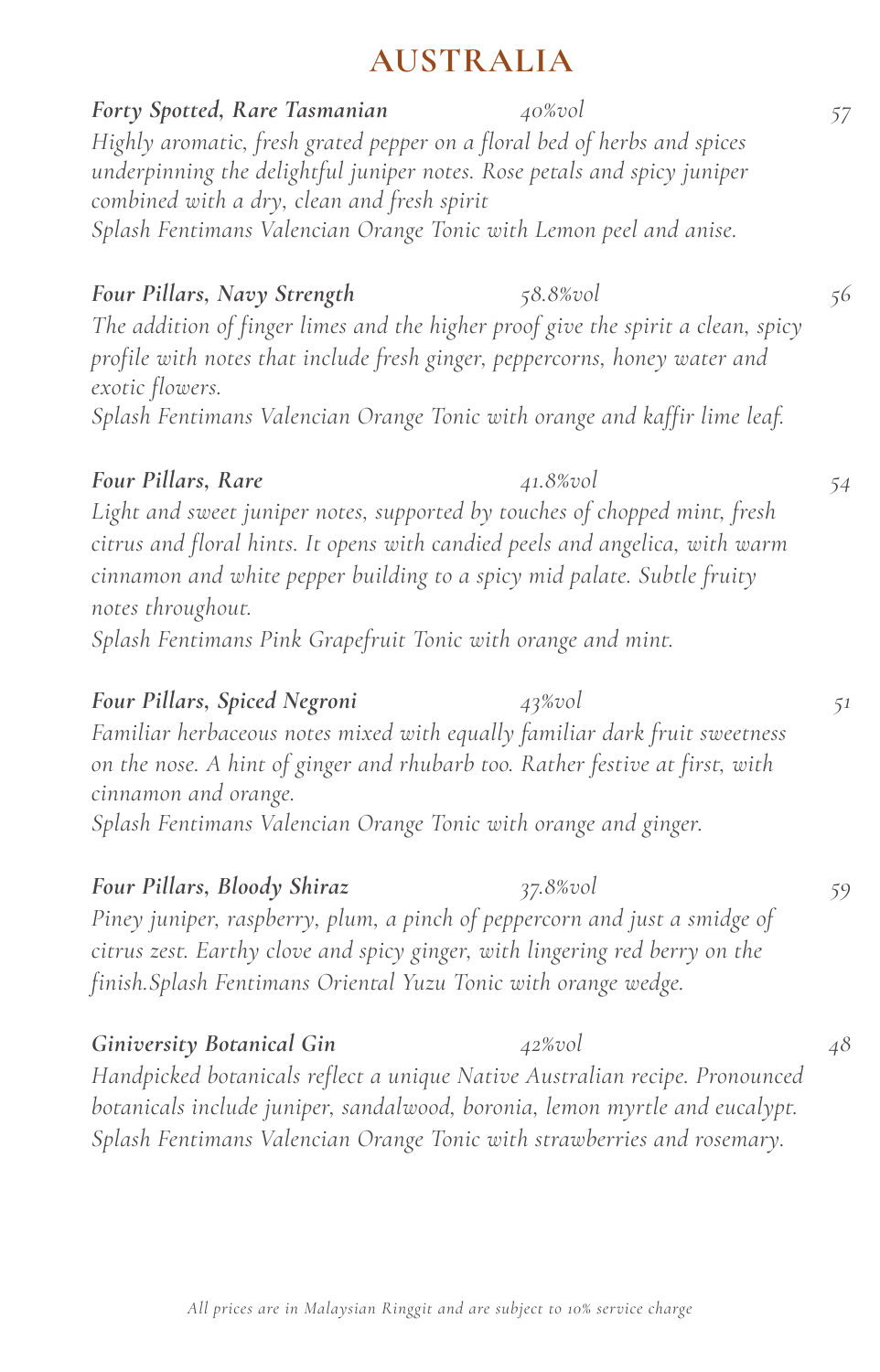# **AUSTRALIA (CONTINUED)**

*The West Winds, The Cutlass 50%vol 55 It combines traditional juniper alongside some uniquely Australian elements like cinnamon myrtle and Australian bush tomato. Handcrafted small batch is the key to its delicacy. Splash Fentimans Botanical Tonic with green capsicum.*

*The West Winds, The Broadside, Navy Strength 58%vol 58 Its intensity of flavour comes from the delicious Sea Parsley seasoned with Margaret River sea salt. The Broadside Gin was likely the first spirit in the world to incorporate filtered seawater. Splash Fentimans Oriental Yuzu Tonic with grapefruits.*

#### *Twenty Third Street 40%vol 59*

*Aromas are led by juniper, Riverland mandarin and coriander, with hints of spices. On the palate, juniper is closely followed by a mandarin middle and fresh lime on the back palate. Spices support with softness and complexity. Splash Fentimans Connoisseurs Tonic with lime.*

# **NEW ZEALAND**

#### **Scapegrace Classic 612 12.2%vol 51**

*12 botanicals are used, many native, and the result is a gin packed full. Spicy juniper and clove arrive first, and are soon joined by refreshing lemon peels. Splash Fentimans Oriental Yuzu Tonic with orange skin and star anise.*

#### *Scapegrace Gold 57%vol 51*

*Rounded and nutty. The mixture of nutmeg spiciness and clove earthiness give it an almost coffee-esque feel. Cassia and orris take centre stage, joined by lime, juniper and fennel.* 

*Splash Fentimans Oriental Yuzu Tonic with grapefruits.*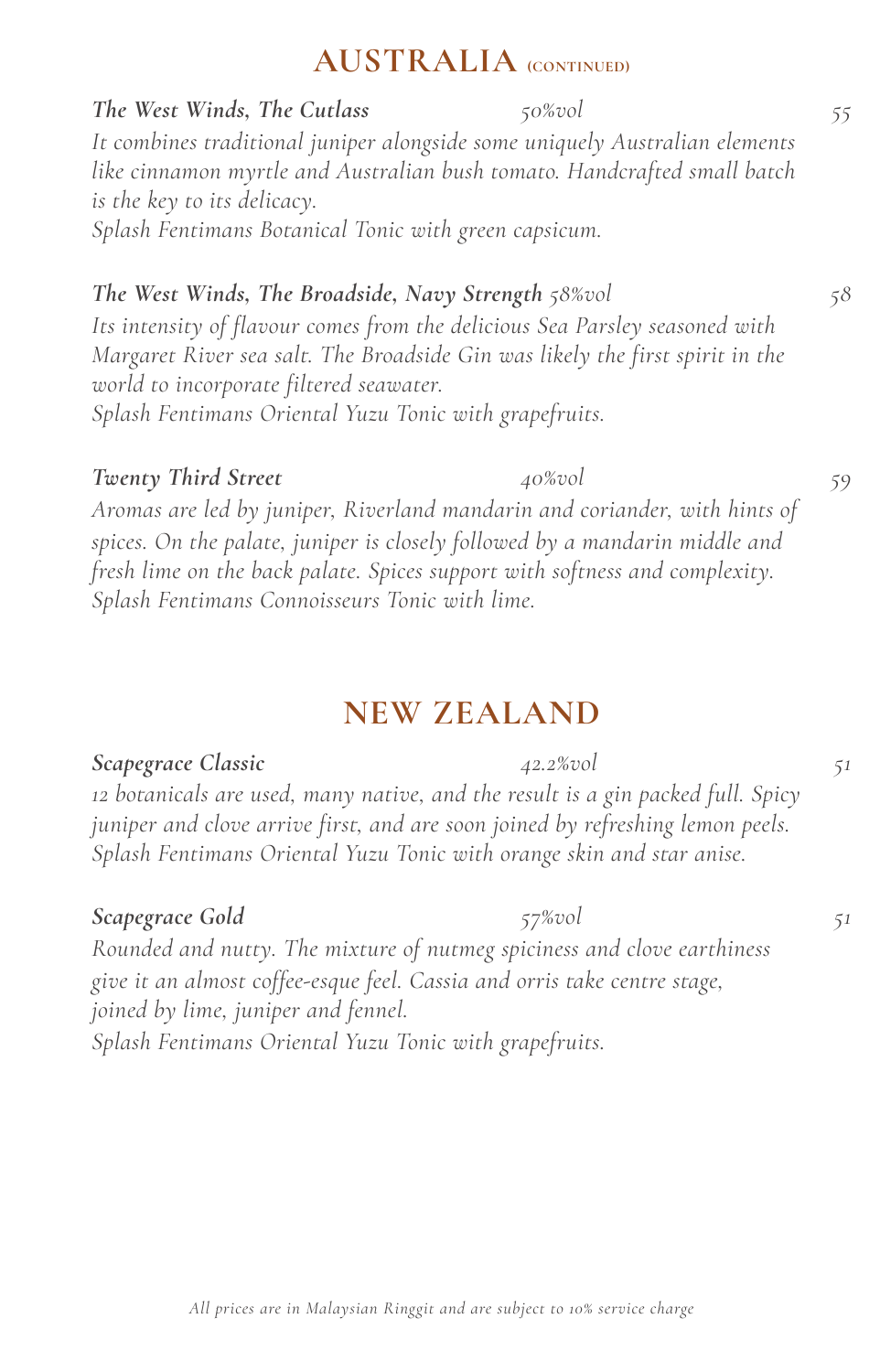## **CANADA**

*Ungava 43.1%vol 51 Hand-picked botanicals include Nordic juniper, cloudberry, crowberry, Labrador tea and wild rose hips. Peppermint tea, pine and a touch of lemon curd. Floral on nose. Splash Fentimans Pink Grapefruit Tonic with grapefruit and lemon skin.* 

# **COLOMBIA**

*Dictador Premium Colombian Aged White Gin 43%vol 49 The initial aroma is of the juniper and the angelica combined with mint, lemon and pepper. The secondary aromas of cinnamon, blueberry and ginger merge to create a classic dry gin. Splash Fentimans Connoisseurs Tonic with lemon and mint.*

#### *Dictador Premium Colombian Aged Black Gin 43%vol 54 The pleasant aromas and roundness from the tangerine, lemon, mint and pepper, with the traditional flavours of gin enhanced by the time spent in oak barrels results in a gin that's truly unique. Splash Fentimans Premium Indian Tonic or "on the rock" with orange peel.*

# **PERU**

*Splash Fentimans Premium Indian Tonic with lime slice and peppercorn.*

*All prices are in Malaysian Ringgit and are subject to 10% service charge*

*Gin'ca Peruvian Dry Gin 40%vol 61*

*With aromas of peppery spice and menthol, and a superb balance of citrus and juniper notes. The aftertaste is mild and somewhat herbaceous.*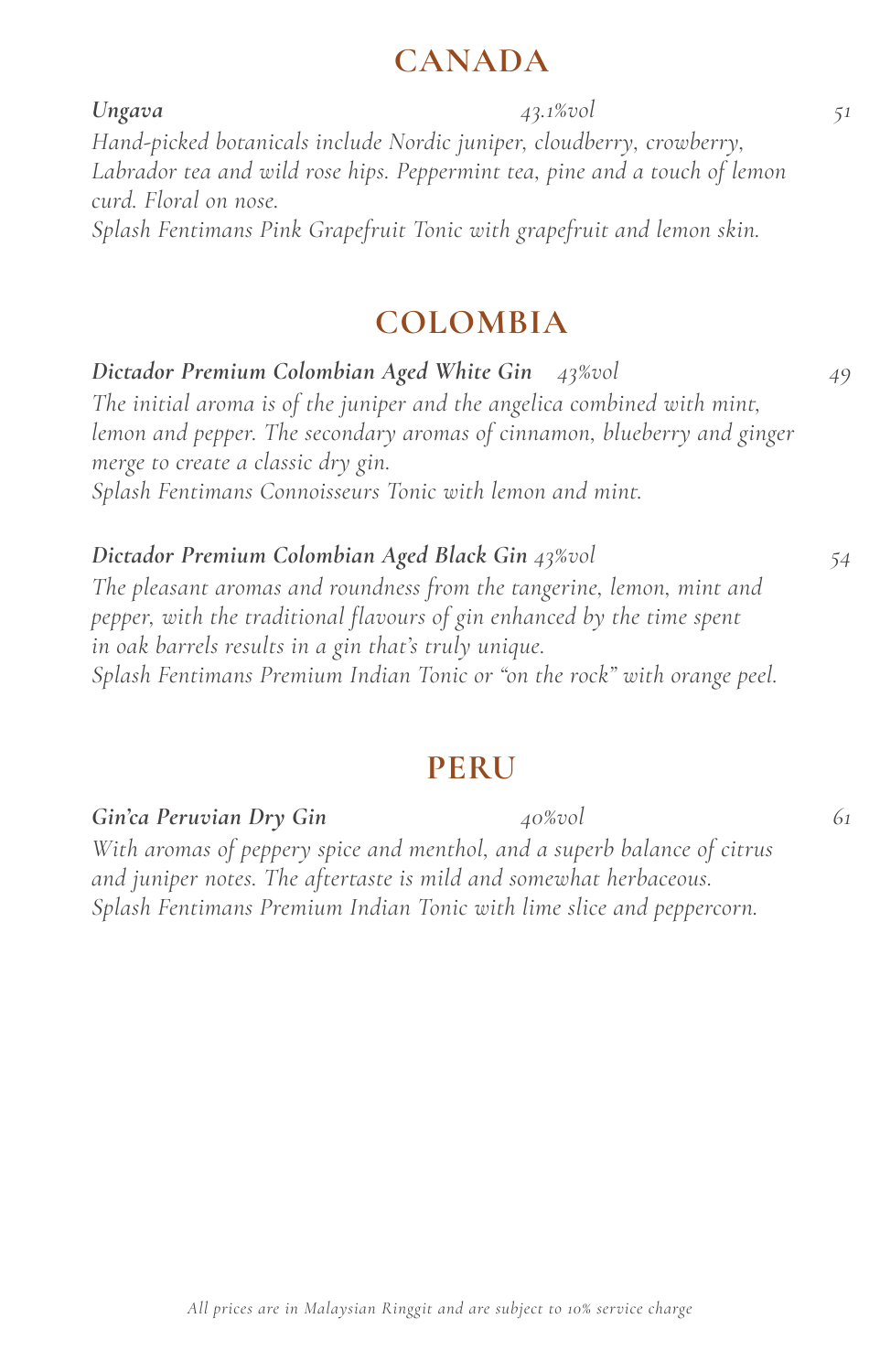# **USA**

| Death's Door                                                                                                                                                                                       | 47%vol                                                                                                                                                                      | 52 |
|----------------------------------------------------------------------------------------------------------------------------------------------------------------------------------------------------|-----------------------------------------------------------------------------------------------------------------------------------------------------------------------------|----|
| in the mid-palate; and a soft, cooling finish provided by the fennel seeds.<br>Splash Fentimans Oriental Yuzu Tonic with orange peel.                                                              | Loaded juniper berries up front; spicy, citrusy notes from the coriander seeds                                                                                              |    |
| Brooklyn<br>With big, well-rounded notes of citrus at its core. Bold juniper as it opens,<br>complimented by lavender and juniper.<br>Splash Fentimans Connoisseurs Tonic with orange and thyme    | 40%vol<br>joined by lime, star anise and some fragrant orris on the nose. Citrus notes,                                                                                     | 57 |
| <b>Humphrey Bogart</b><br>and zesty citrus.<br>Splash Fentimans Connoisseurs Tonic with orange and cucumber.                                                                                       | 40%vol<br>A natural and floral bouquet with notes of fresh lime, cucumber, ginger, and<br>a subtle whisper of lavender blossoms. Crisp notes of piney juniper, cilantro,    | 40 |
| Farmer's Organic<br>nose. Creamy mouthfeel; juniper and citrus peel flavours crescendo with<br>subtle spice and coriander seed.<br>Splash Fentimans Premium Indian Tonic with lemongrass and lime. | 46.7%vol<br>Broad brushstrokes of juniper, lemongrass and pepper in the bouquet on the                                                                                      | 62 |
| Ransom<br>coriander and cardamom. There's a bit of alcohol heat on the finish.<br>Splash Fentimans Oriental Yuzu Tonic with cardamom and lemon skin.                                               | $43\%$ vol<br>Holland genever on the nose. The spices are king in this gin, particularly the                                                                                | 57 |
| Ransom, Old Tom<br>Splash Sole Sparkling Water or neat with orange zest.                                                                                                                           | 44%vol<br>Zesty citrus excitedly leaps out from the glass, followed by fresh pine, juniper<br>and rich honey on the nose. Bright juniper and pine. Rather floral at points. | 61 |
| St. George Terroir<br>and lingering herbaceous notes.<br>Splash Fentimans Pink Botanical Tonic with rosemary.                                                                                      | 45%vol<br>Forest-driven and earthy. Fresh, with more fir, pine and bay laurel alongside<br>the coastal sage. Well-structured and moreish. Finished very long with citrus    | 53 |

*All prices are in Malaysian Ringgit and are subject to 10% service charge*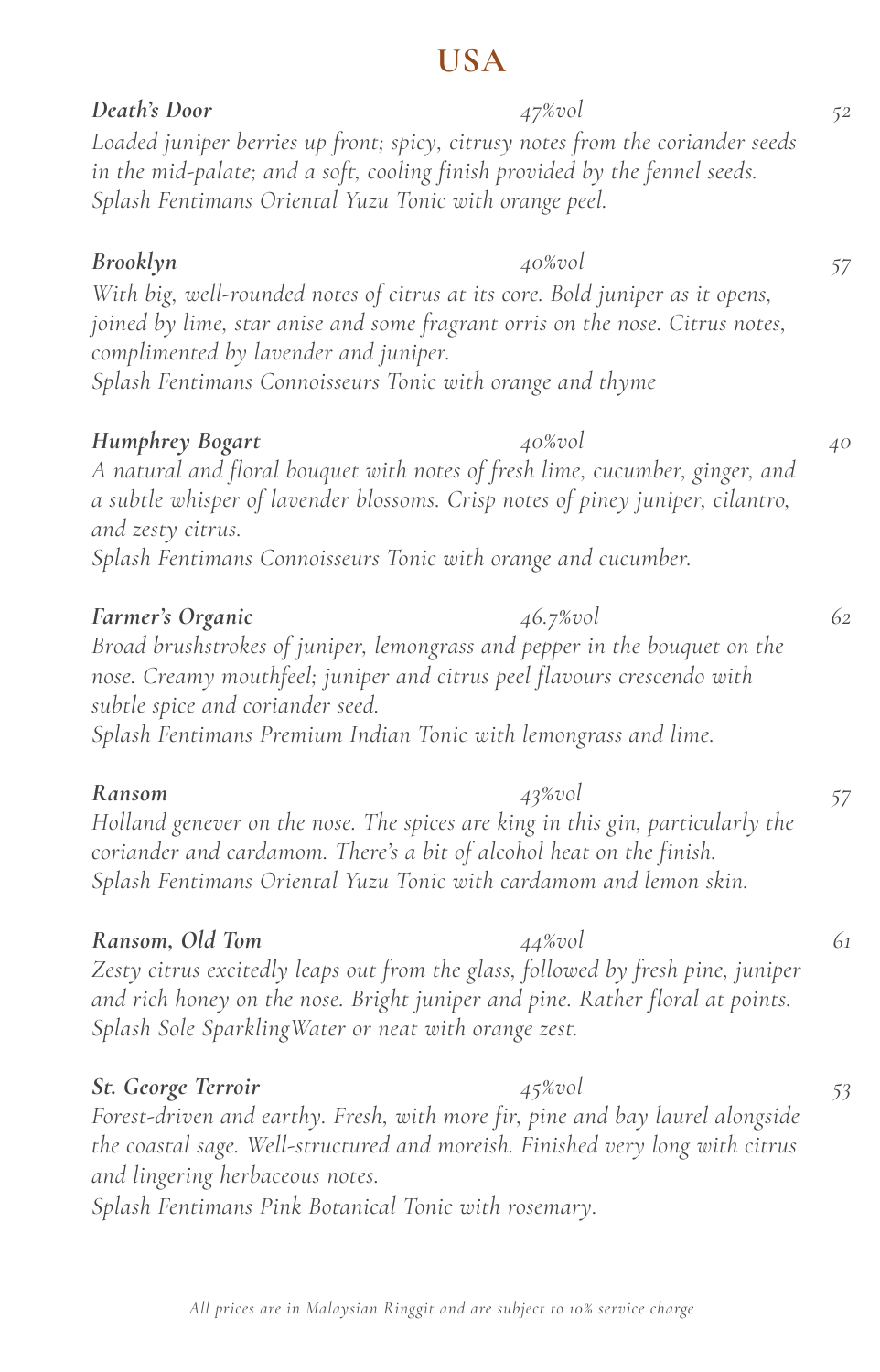# **BELGIUM**

| Amuerte, Coca Leaf, White Edition<br>$43\%$ vol<br>Added hand-picked Finger Lime, which is an Australian citrus fruit also<br>known for its caviar-like texture, cardamom, coriander joined by tamarillo<br>from South America, Szechuan pepper, papaya and dragon fruit.<br>Splash Fentimans Valencian Orange Tonic with pepper, cardamom and lemon twist. | 88 |
|-------------------------------------------------------------------------------------------------------------------------------------------------------------------------------------------------------------------------------------------------------------------------------------------------------------------------------------------------------------|----|
| Amuerte, Coca Leaf, Black Edition<br>43%vol<br>Packed with divine notes of coca leaves. The taste ranges from bitter to sweet,<br>laying a complex aromatic foundation. Followed by wonderful nuances of<br>tamarillo, dragon fruit and papaya.<br>Splash Fentimans Premium Indian Tonic with grapefruit and lemon twist.                                   | 82 |
| Eiling Lim Gawky Galangal Gin<br>$45\%$ vol<br>Made by Malaysian. Unique, sharp, citrusy, and almost piney flavour that<br>is close to ginger, but not quite ginger.<br>Splash Fentimans Valencian Orange Tonic with lime and ginger.                                                                                                                       | 73 |
| Eiling Lim Nasty Nangka Gin<br>$45\%$ vol<br>Made by Malaysian. Nangka literally mean "jackfruit" which has a very<br>pungent sweet aroma and it tastes like a ripe pineapple.<br>Splash Fentimans Botanical Tonic with lemongrass and chilli.                                                                                                              | 73 |
| Eiling Lim Predator Pandan Gin<br>$45\%$ vol<br>Made by Malaysian. It was tasty with a balance of bitterness and a fine<br>touch of sweet Pandan note at the end!<br>Splash Fentimans Botanical Tonic with asam boi.                                                                                                                                        | 73 |
| Forest Spring<br>$42\%$ vol<br>Refreshing wafts of earthy juniper, white petals and expressive orange peels<br>on the nose. Rich, earthy, juniper, as well as generous helpings of orange,<br>lemon and bergamot on palate.<br>Splash Fentimans Valencian Orange Tonic with rosemary and cranberries.                                                       | 61 |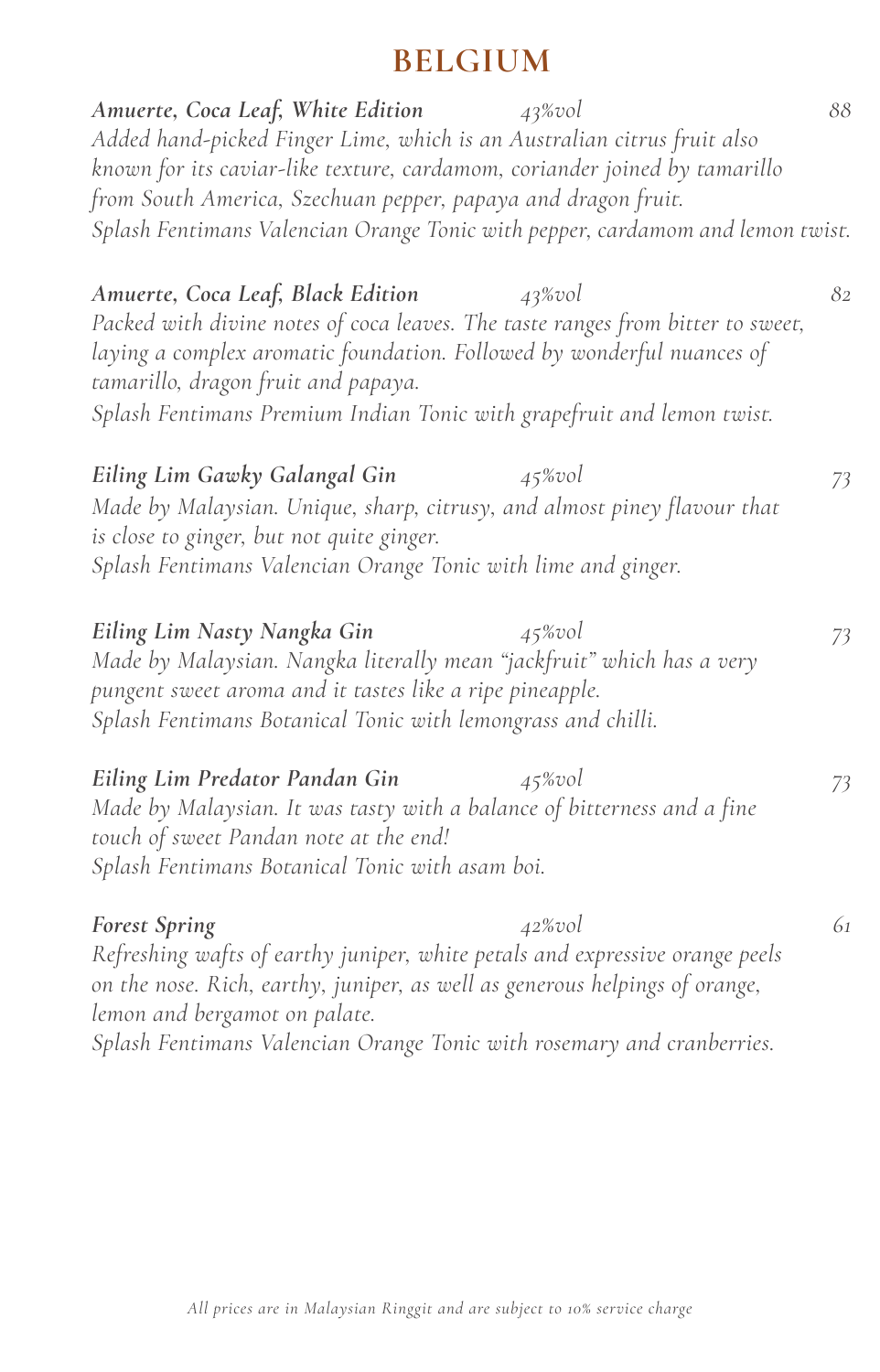## **AUSTRIA**

*Reisetbauer Blue Gin 43%vol 49 Citrus join the juniper with Satsuma skin, grapefruit, & lemon followed by herbaceous note. White pepper and woody coriander influence spicy finish. Splash Fentimans Pink Grapefruit Tonic with apple and ginger.*

## **FINLAND**

*Kyrö Napue Rye 43.9%vol 61 An understated pink peppercorn spice sharpens orange blossom. The palate adds more floral, Parma Violets and a touch of rich heather, among bolder kicks of spice. Splash Fentimans Premium Indian Tonic with rosemary and cranberries.* 

### **SWEDEN**

*Hernö, Dry Gin 40.5%vol 60 Round juniper character, fresh citrus notes and a floral complexity. A rich and lightly oily texture. Fresh, crunchy green and spicy notes of c oriander. A mellow sweetness combined with vanilla and cassia bark. Splash Fentimans Premium Indian Tonic with orange peel & black pepper. Hernö, Pink BTL, London Dry 42%vol 50 Loads of juniper upfront, crisp green forest. Red florals and citrus, with an oily juniper core, supported by red berry sweetness and warming spices, namely cassia. A citrus forward. Splash Fentimans Premium Indian Tonic with strawberries.*

*Hernö, Juniper Cask Gin 47%vol 89 Fresh woodiness and junipery pine with soft citrus blossoms. A sublime thick texture with gentle dryness. A lot of green juniper upfront with herbal pepper, followed by a mild vanilla sweetness. Splash Sparkling Water or simply "on the rock" with lemon peel.*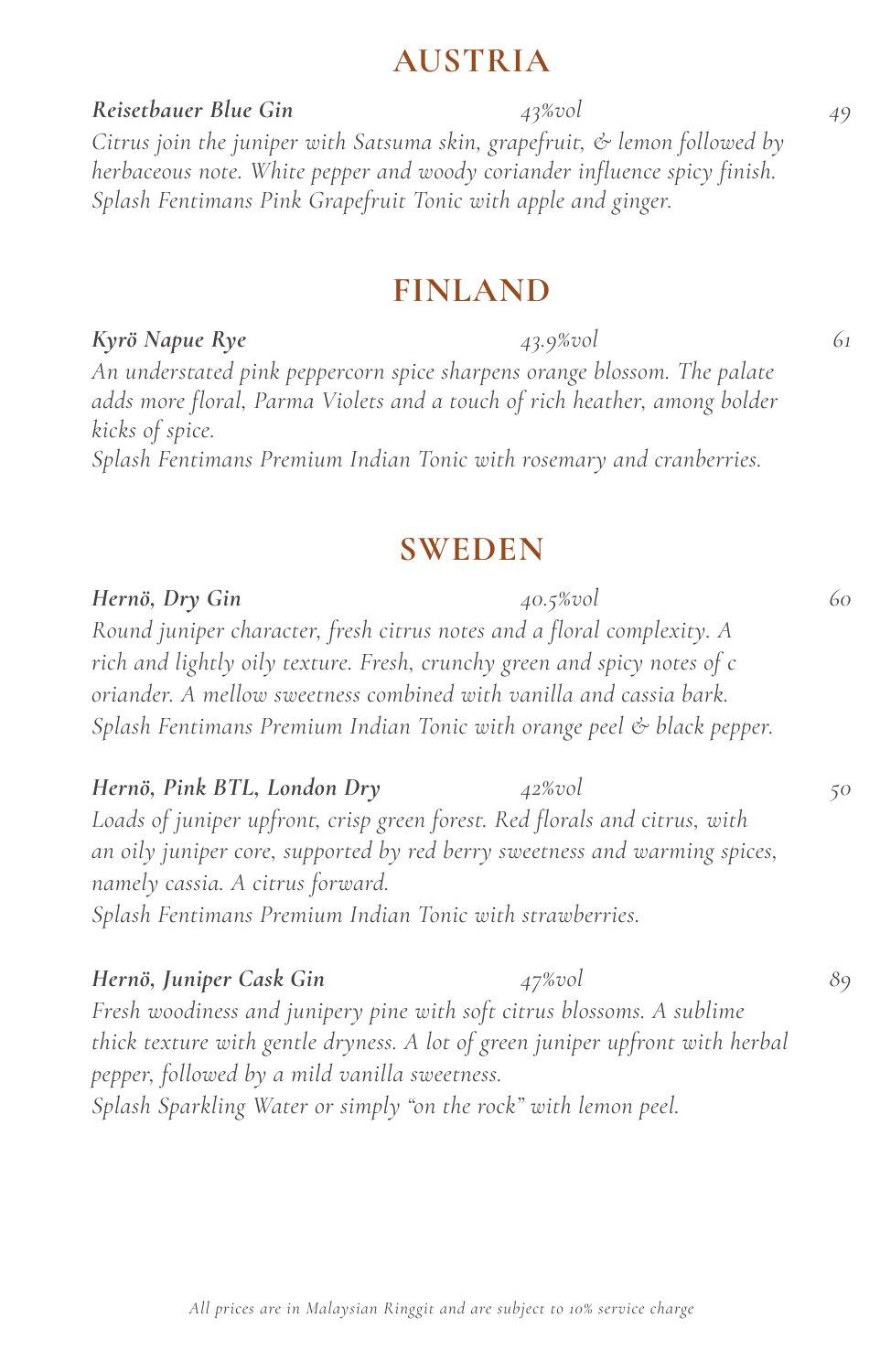# **SWEDEN (CONTINUED)**

*Hernö, Blackcurrant 28%vol 66 Crisp blackcurrant with a hint of jammy tartness and a soft floral sweetness. Juniper up front followed by an emerging range of complex flavours of the fruit, bold blackcurrant and sweetness with a hint of green notes of the leaf. Splash Sparkling Water or simply "on the rock".*

# **FRANCE**

| Bleu D' Argent, London Dry                                                                                                                              | 40%vol     | 37 |
|---------------------------------------------------------------------------------------------------------------------------------------------------------|------------|----|
| Perfect mix of floral & spicy notes. Crisp and fresh floral nose with an                                                                                |            |    |
| uplifting welcome of juniper, plenty of citrus zing complemented by the                                                                                 |            |    |
| gingery spiciness of coriander.                                                                                                                         |            |    |
| Splash Fentimans Connoisseurs Tonic with coriander.                                                                                                     |            |    |
| Citadelle                                                                                                                                               | 44%vol     | 43 |
| Delicate aromas of fresh flowers highlighted by more assertive citric scents.                                                                           |            |    |
| Herbaceous notes of juniper and anise; then, the spicy cinnamon side softens                                                                            |            |    |
| the nose, bringing a very gourmand dimension to the gin.                                                                                                |            |    |
| Splash Fentimans Pink Grapefruit Tonic with mint and anise.                                                                                             |            |    |
| G'Vine, Floraison                                                                                                                                       | 40%vol     | 52 |
| Smooth, floral, light spicy: bright aromas of cinnamon bark and vibrantly                                                                               |            |    |
| floral juniper follow through to a glycerous dry-yet-fruity full body with                                                                              |            |    |
| lovely layers of spice, mint and lemon verbena.                                                                                                         |            |    |
| Splash Fentimans Botanical Tonic with lemongrass and orange slice.                                                                                      |            |    |
| G'Vine, Nouaison                                                                                                                                        | $45\%$ vol | 52 |
| Suave, spicy, subtle floral : intense and complex aromas of cinnamon bark,                                                                              |            |    |
| baked citrus, floral juniper follow through on a round, silky, zesty and robust<br>entry. Sharp and with a solid character, it finishes with a powerful |            |    |

*interplay of juniper, herb and flowery notes. Splash Fentimans Oriental Yuzu Tonic with ginger and apple slice.*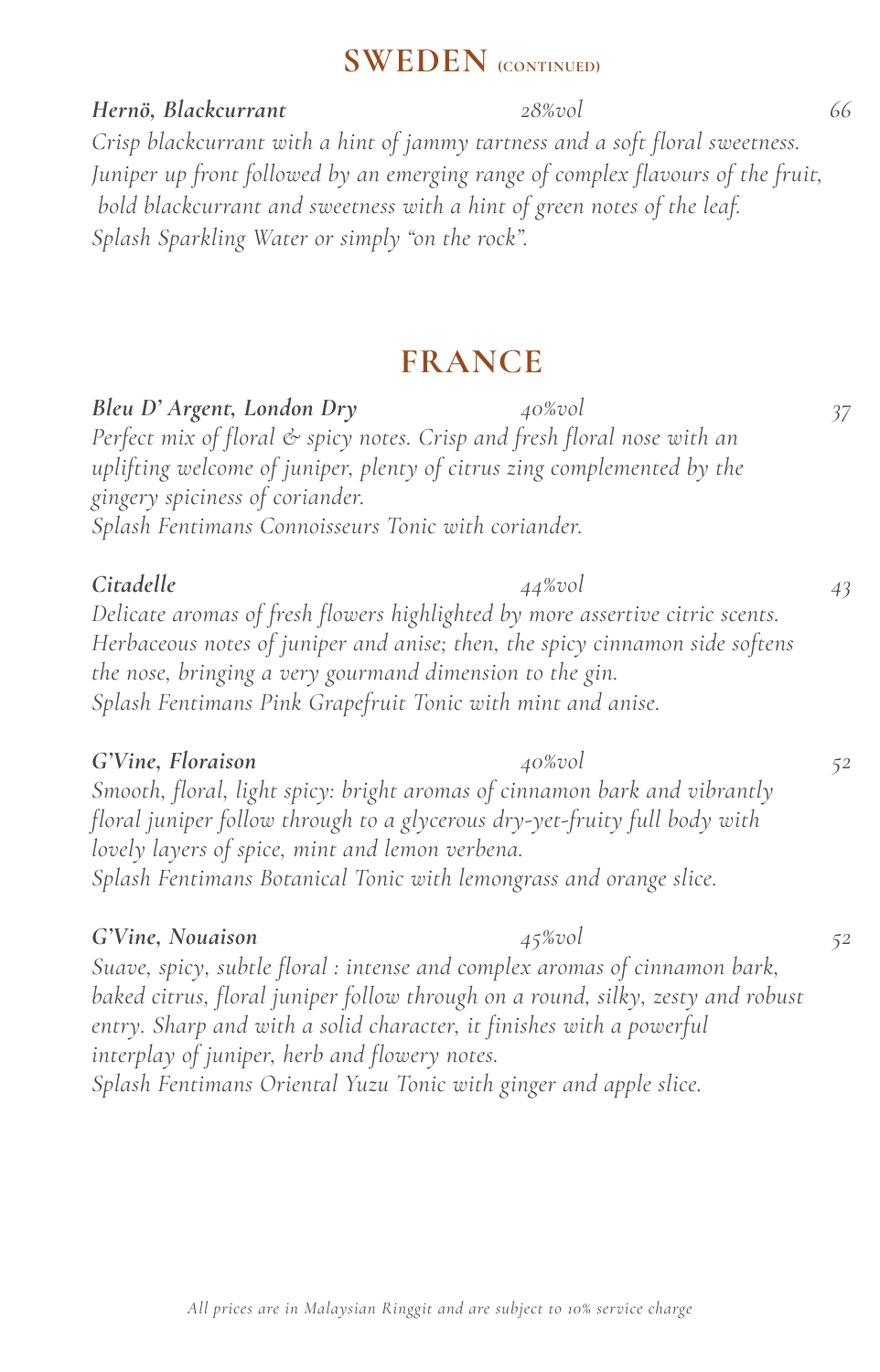## **FRANCE (CONTINUED)**

*Le Gin de Christian Drouin 42%vol 59 Rose and lemon provide delicacy. Ginger, vanilla, cinnamon and almond give a smooth, spicy body while cardamom enhances its fruit and roundness in the mouth. Juniper and apple complement one another with their heavy or high notes, spicy or crisp. Splash Fentimans Premium Indian Tonic with ginger and apple slice.*

*Le Gin de Christian Drouin, Calvados Cask Finish 42%vol 55 A few former calvados casks of 225 litters have been selected to age Le Gin de Christian Drouin. After 6 months in the casks, it is rounder, more complex, with even more obvious apple flavours. Splash Sole Sparkling Water or simply "on the rock".*

# **GERMANY**

*Gin Sul, Dry Gin 43%vol 75 Distilled with lemons, coriander, juniper, rosemary, cinnamon and allspice, alongside Mediterranean lavender and rock rose. The result is rich and citrusy gin, with a big hit of floral highlights. Splash Fentimans Premium Indian Tonic with lemon peel zest.*

*Monkey 47, Schwarzwald Dry Gin 47%vol 68 On the nose is woody, vegetable smells under pin fresh grassy citrus notes and botanical sweetness, like a pine forest after the rain. Splash Fentimans Premium Indian Tonic with lemon, grapefruit and rosemary.*

*Monkey 47, Schwarzwald Sloe Gin 29%vol 68 Seasonal flavours of black forest gateau. A mix of earthy, tangy juniper with rich, sweet red berries. Very refined and balanced. Hints of almond. Nutty, tart finish. Splash Sole Sparkling Water or simply "on the rock".*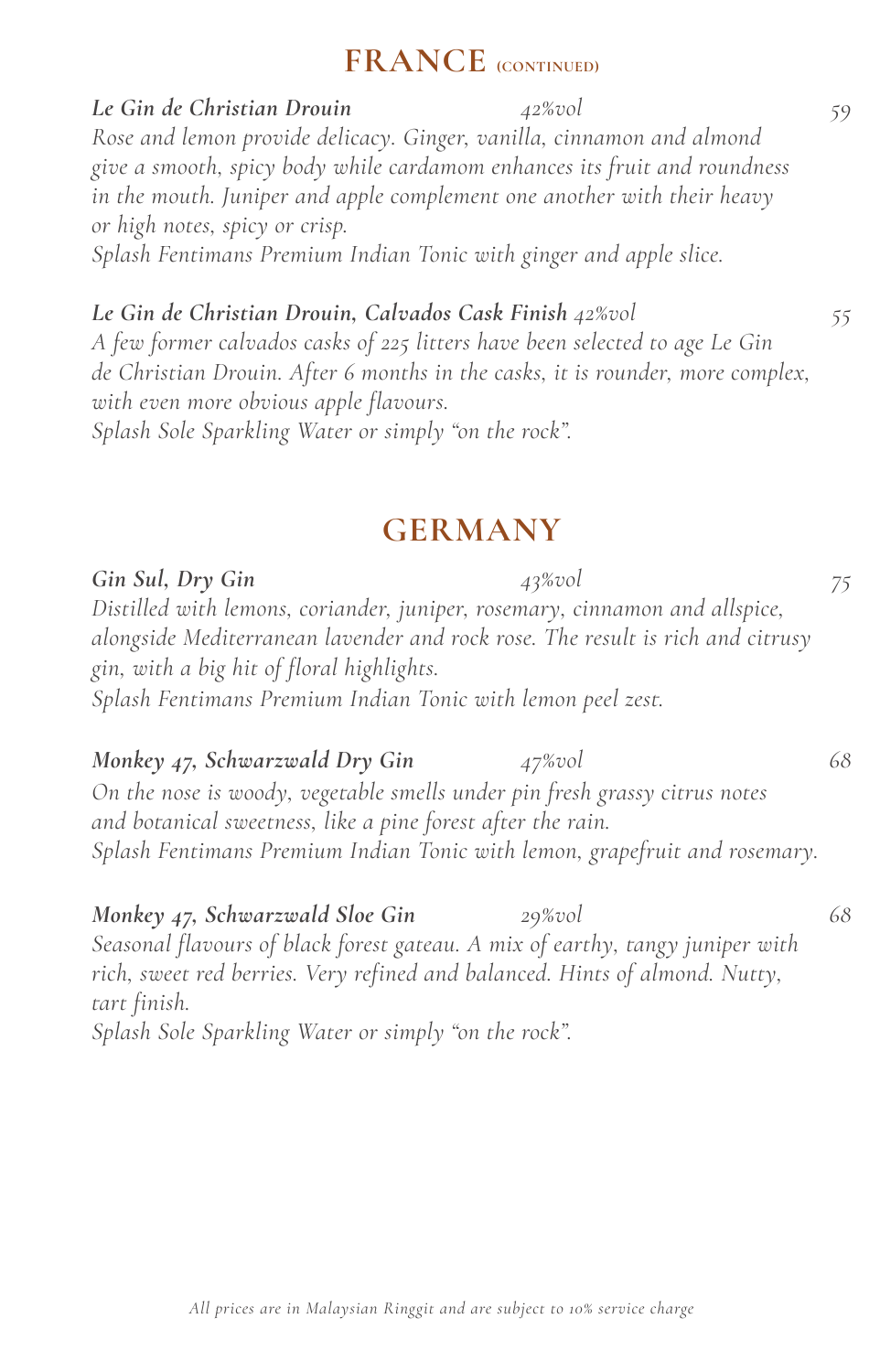# **GERMANY (CONTINUED)**

*Needle, Blackforest 40%vol 38 Bucketloads of forest flavours, spruce needles, juniper, mossy tones with a background of citrus notes. A dry and spicy finish, spruce needles returning. Splash Fentimans Connoisseurs Tonic with orange peel and lemon. Niemand, Dry Gin 46%vol 82 Fresh and floral, with evocative airy notes of lavender and green apple leading to an overall sweetness, balanced by sandalwood earthiness. Splash Fentimans Premium Indian Tonic with apple slice and orange peel. Ronnefeldt GinT with Morgentau 45%vol 82 This gives the GinT its unmistakable taste: green tea with hints of mango meets juniper. These flavors caress the gin, making it so unique and perfect. Splash Fentimans Premium Indian Tonic with green apple and cinnamon or simply "on the rock". The Bitter Truth Pink Gin 47%vol 69 Complex fruity and floral aromas. The taste is very smooth with distinctive flavors of juniper berries in the foreground surrounded by spicy flavors of licorice, caraway and fennel. Splash Fentimans Pink Grapefruit Tonic with lemon, grapefruit and orange peel. The Illusionist, Dry Gin 45%vol 82 Lip-smacking gin that changes colour when combined with tonic - hence the name. Peppery at first, though with slowly building floral notes from the lavender and angelica. A flash of orange and grapefruit right at the end. Splash Fentimans Premium Indian Tonic with orange peel and black pepper. Windspiel, Dry Gin 47%vol 50*

*Juniper is up front and earthy. Cinnamon and lavender come through clearly too. Very creamy, with a light spark of lemon flesh at its core. Splash Fentimans Pink Grapefruit Tonic with lime and ginger.*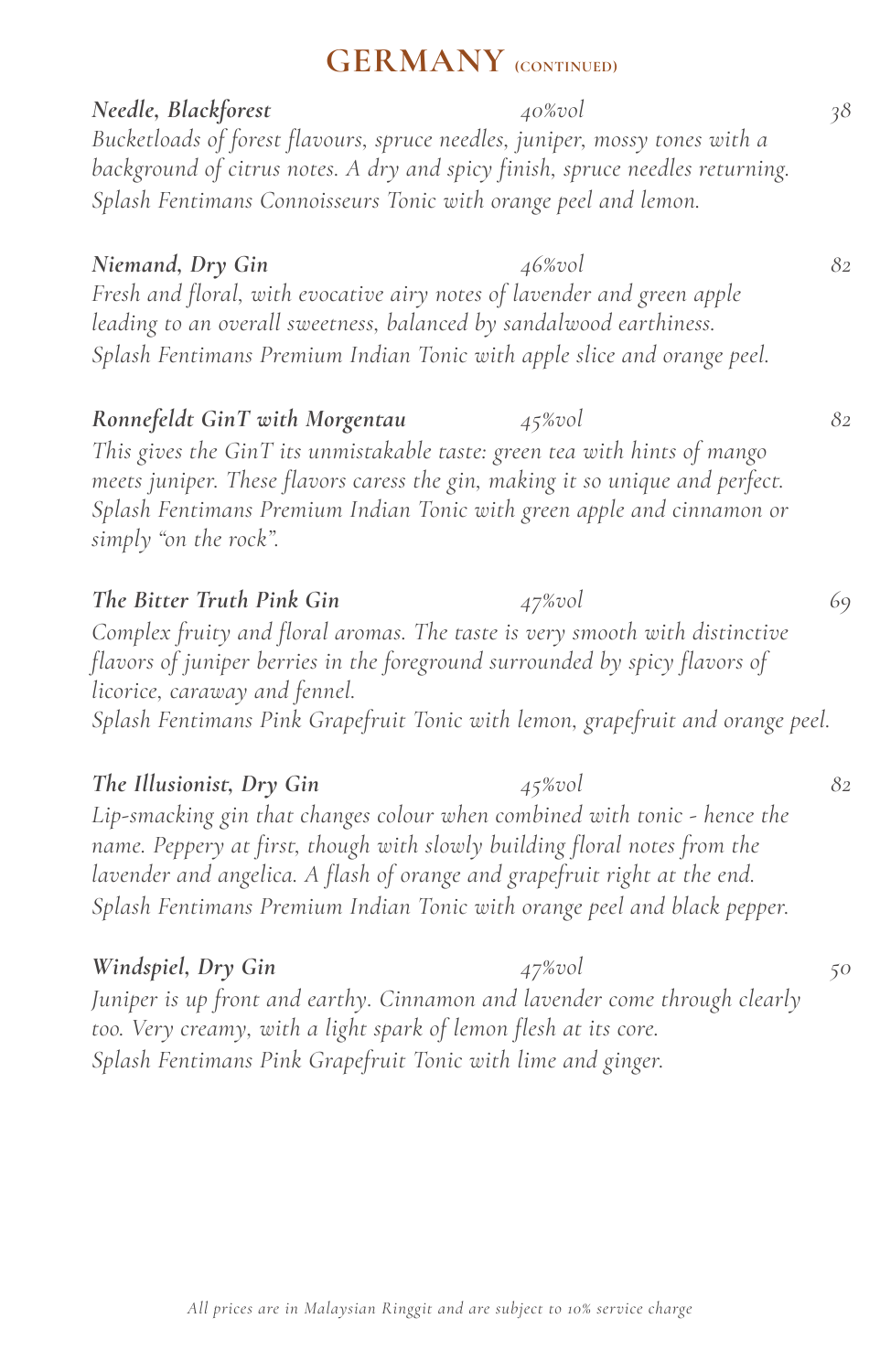# **ITALY**

| Bottega Bacur<br>Focused and expressive on the nose, perfumed notes of citrus, herbs and spice<br>feature prominently, along with plenty of juniper. Dry and generous in style.<br>Splash Fentimans Oriental Yuzu Tonic with orange and star anise.                                                                            | 40%vol      | 59 |
|--------------------------------------------------------------------------------------------------------------------------------------------------------------------------------------------------------------------------------------------------------------------------------------------------------------------------------|-------------|----|
| Gin del Professore Monsieur<br>The Monsieur gin is the richer of the range, with classic notes of juniper and<br>citrus with a little hint of lemon peel and elegant lavender.<br>Splash Fentimans Valencian Orange Tonic or drink neat with orange and lemon.                                                                 | 43.7%vol    | 55 |
| Luxardo Sour Cherry Gin<br>Warming cinnamon, luxurious marasca cherry, touches of anise and a<br>smattering of bitter herbs. A slight, but pleasant bitterness brings depth to<br>plenty of sweetness from jammy fruit and sugared almonds.<br>Splash Sparkling Water with lemon slice or simply "on the rock".                | $37.5\%vol$ | 43 |
| Luxardo London Dry<br>Attractive bergamot and floral aroma with leathery piny juniper and rooty<br>notes. Dry with a soft mouthfeel. Pronounced piney juniper, zesty orange,<br>parma violet, black tea, gently assertive spice and faint ginger<br>Splash Fentimans Premium Indian Tonic with orange wheel and mint.          | 43%vol      | 43 |
| Malfy Con Arancia<br>It's an interesting orange-rose hue and has the juicy, bittersweet aroma of<br>blood oranges. The flavor leans more toward candied grapefruit peel and a<br>touch of cardamom comes through as well.<br>Splash Fentimans Connoisseurs Tonic with orange and grapefruits slice.                            | 41%vol      | 33 |
| Malfy Originale<br>Nice and bright on the nose with a balance of juniper, bright lemon, and a<br>touch of ginger. On the palate, the juniper flavor is prominent. Citrus, along<br>with floral and bright spice notes like coriander are also present.<br>Splash Fentimans Valencian Orange Tonic with orange peel and ginger. | 41%vol      | 33 |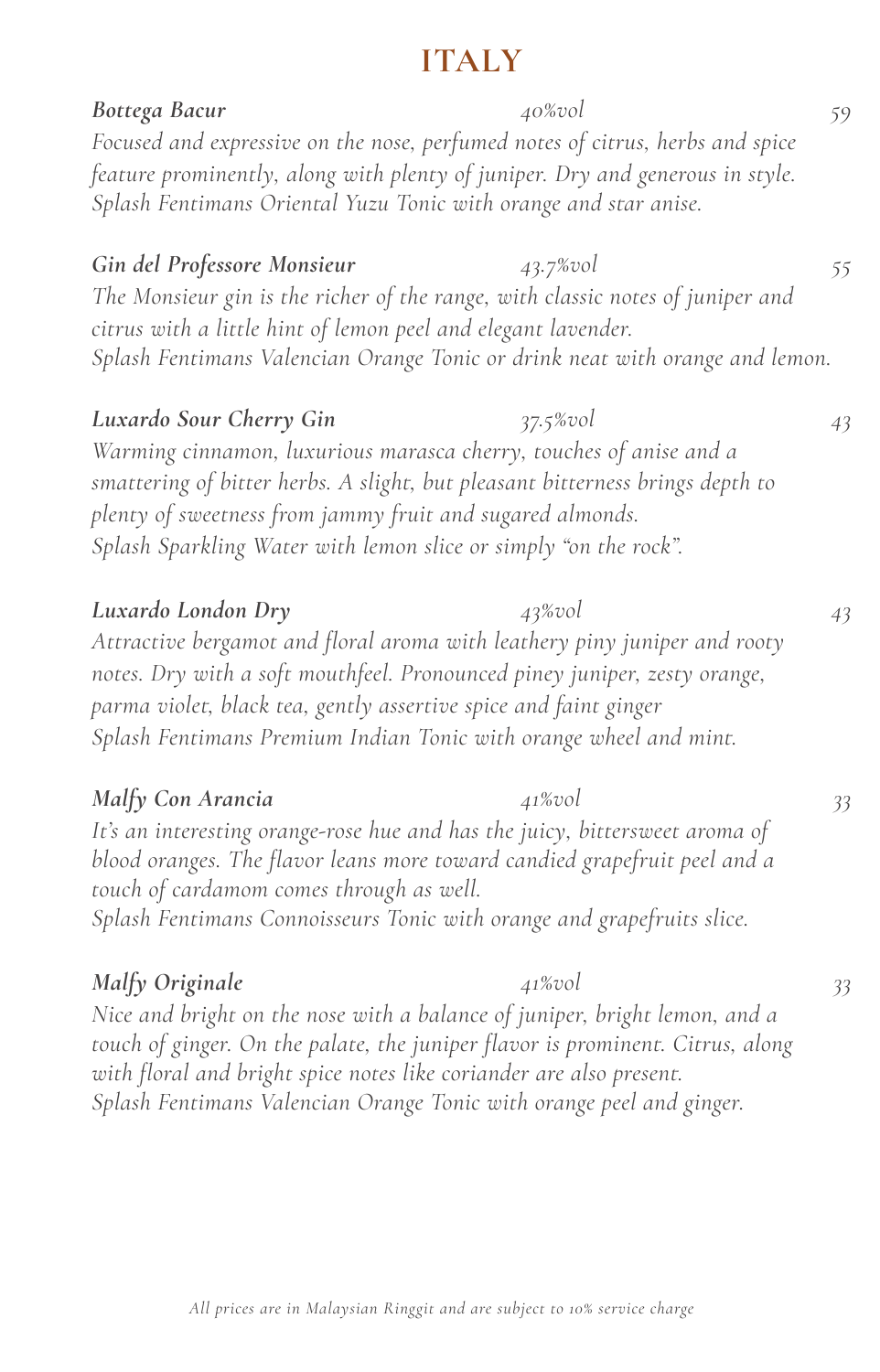# **ITALY(CONTINUED)**

*Pilzer Gin Pilz 40%vol 41 Aromas of fresh juniper, most notably lemon peel and orange zest, with other herbs adding to its complexity and persistence. Splash Fentimans Connoisseurs Tonic with lemon twist.* 

# **NETHERLANDS**

#### *Bols 21 Century Genever 42%vol 63*

*Co-created by the Lucas Bols Master Distiller & Casper Reinders, an icon in the Amsterdam bar industry. Creamy aromas of malt and spice, hints of berry fruits, hops and a little citrus. Grassy palate with sourdough bread, juniper, barley and pepper.*

*Splash Fentimans Valencian Orange Tonic with orange peel or simply "on the rock".*

#### *Bols 18 Barrel Aged Genever 40%vol 63*

*Medium body to heavy body, bready/malt like entry with lots of spice and some weight and mouth feel. Mild tingling on the lips and tongue with a long spicy and herbal finish that is slightly sweet. Splash Soda with orange peel or simply "on the rock".*

#### *No.3, London Dry 46%vol 60*

*Made to a special recipe, the name No.3 refers to the address of BBR. With juniper at its heart, it's also made with three fruits and three spices. Splash Fentimans Premium Indian Tonic with grapefruit and lemon skin.*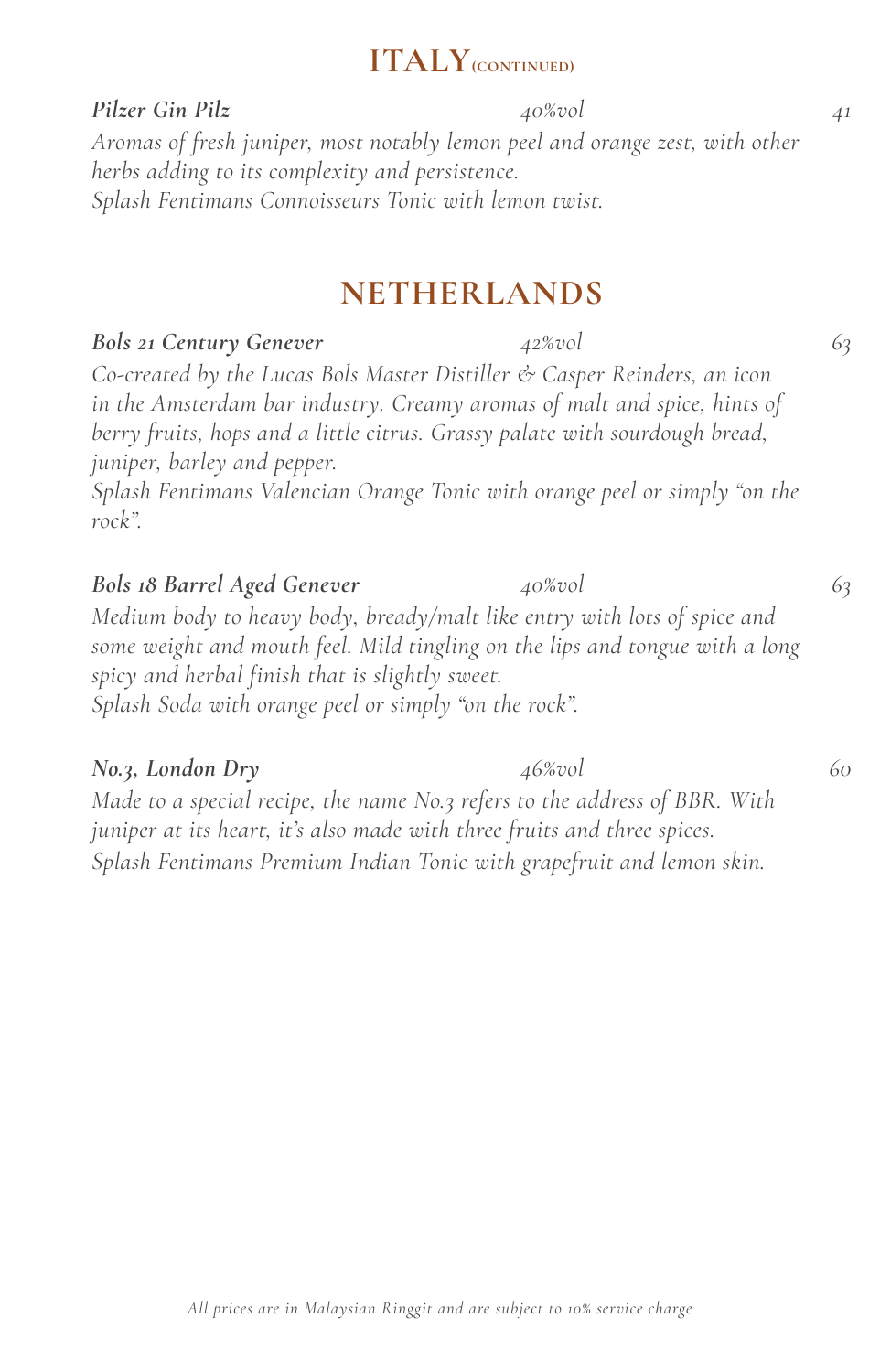### **SPAIN**

*Akori 42%vol 43 Lovely fresh notes with a hint of sweetness. Intensive, fruity fresh, tasty and well balanced with flavours of dragon fruit & kumquats. Splash Fentimans Pink Grapefruit Tonic with ginger and green tea. Fever Island 40%vol 44 Impresses with fruity, herbal notes and a delicate taste. Made from more than ten botanicals of orange and lemon trees, lemon verbena, fennel, & others. Splash Fentimans Connoisseurs Tonic with lemon. Gin Eva, Mallorca 45%vol 62 Huge burst of Mediterranean citrus, with lemon and orange standing out alongside juniper and hints of balancing earthiness and spices from the traditional gin botanicals. Splash Fentimans Premium Indian Tonic with orange peel and clove. Gin Mare, Mediterranean 42.7%vol 78 It smells herbaceous, with resinous juniper and thyme dominating. Olives are also apparent. To taste, more juniper with a burst of basil, rosemary and thyme emerge as well as coriander. Splash Fentimans Premium Indian Tonic with olive, rosemary and orange peel. Macaronesian White Gin 40%vol 49 Soft and easy. A pleasant mouthfeel and citrus and spice character resulting in a smooth, fruity gin with fresh herbal hints notably juniper and cardamom. Splash Fentimans Pink Grapefruit Tonic with orange slice and lemon twist.* **Tann's** 43<sup>2</sup> *Among others 10 botanicals were used for the production: juniper berries, coriander, cucumber, rose petals, cardamom, mandarin and lemon peels, blossoms, liquorice and raspberry. Splash Fentimans Valencian Orange Tonic with strawberry. Only*  $43\% \text{vol}$   $44$ *Produced with 100% neutral grain spirits and infused with 11 botanicals that give it a special touch of jasmine, veronica, violet, rose petals, lavender,*

*orange blossom, mallow & lemon balm. Splash Fentimans Pink Grapefruit Tonic with strawberry and grapefruit.*

| Gin Eva, Mallorca           | $45\%$ vol                                                              |  |
|-----------------------------|-------------------------------------------------------------------------|--|
|                             | Huge burst of Mediterranean citrus, with lemon and orange standing out  |  |
|                             | alongside juniper and hints of balancing earthiness and spices from the |  |
| traditional gin botanicals. |                                                                         |  |
|                             | Splash Fentimans Premium Indian Tonic with orange peel and clove.       |  |
|                             |                                                                         |  |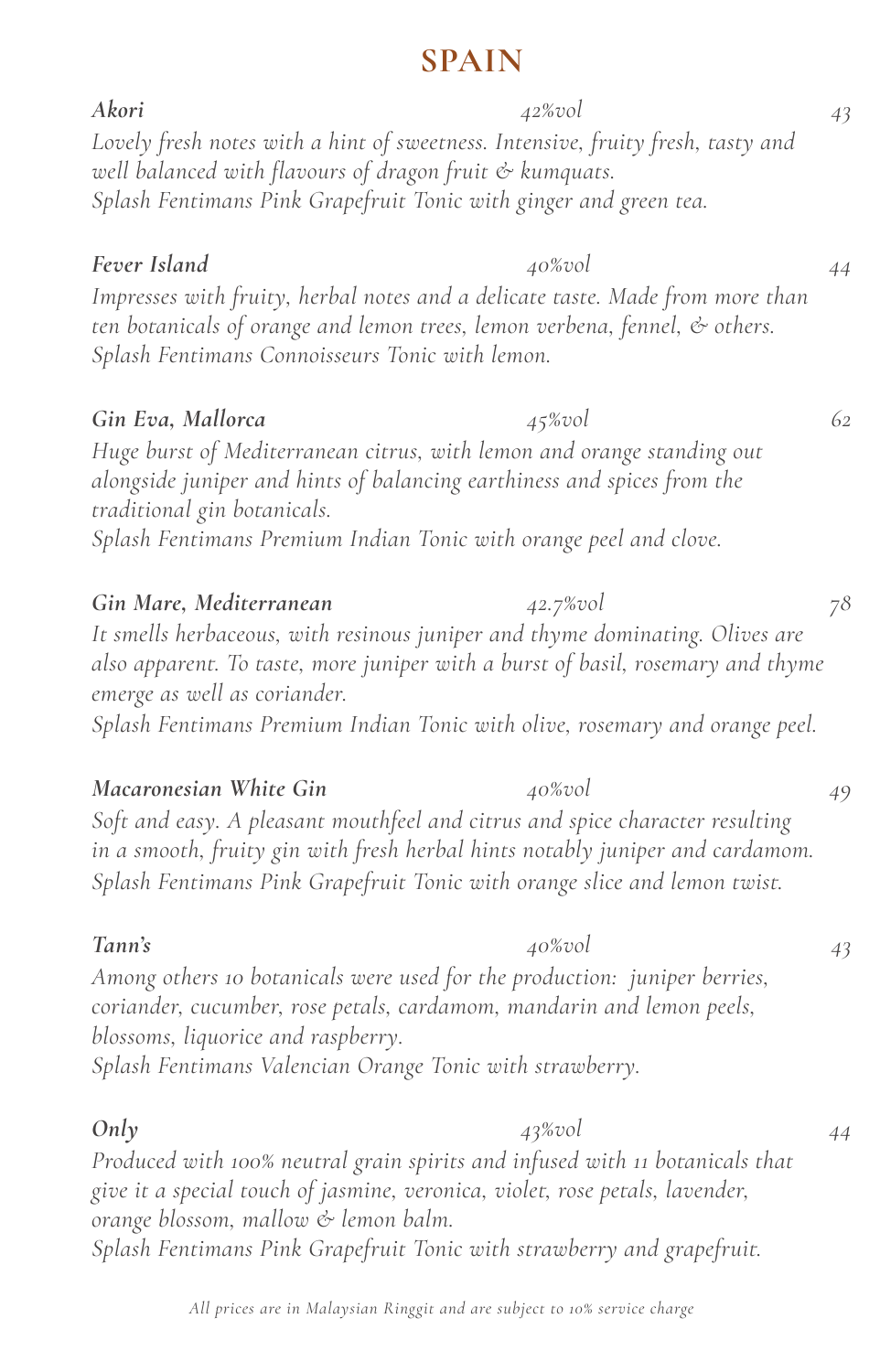# **ENGLAND**

## *Ableforth's Bathtub, Old Tom 42.4%vol 52*

*This is fruity and sweet on the nose with pronounced botanical notes. The light sweetness seems to add body to this, and develop some of orange flavours. Splash Fentimans Oriental Yuzu Tonic or neat with lime.*

#### *Ableforth's Bathtub, Sloe Gin 33.8%vol 61*

*Marzipan and juniper waft up with waves of cinnamon and hot clove on nose. Citrus swirls in the background, dancing with aromas of freshly baked cakes. Almond and berries on the entry.* 

*Splash Sole Sparkling Water with orange and star anise.*

#### *Beefeater, London Dry 47%vol 33*

*A light citrus creates a soft hit on the nose, with juniper following slowly after with a very light hint of spice. A long aftertaste, more dominant hit of lemon citrus on the palate.*

*Splash Fentimans Connoisseurs Tonic with lemon and orange.*

*Beefeater 24, London Dry 47%vol 42 Unique ingredients used are Japanese Sencha Tea, Chinese green tea and then Seville orange peel, grapefruit peel, lemon peel & other herbs. Splash Fentimans Oriental Yuzu Tonic with grapefruit and black pepper.*

#### *Berkeley Square, London Dry 40%vol 59 Striking, very inviting bright lemon, some juniper and a touch of floral sweetness, violets and lavender. Smells contemporary with a couple of classic botanicals making their appearance.*

*Splash Fentimans Premium Indian Tonic with kefir lime leaf and coriander.*

### *Bloom, London Dry 40%vol 50*

*Distinctive aromas of chamomile, honeysuckle and pomelo, combine to give a fresh and fragrant gin. On palate, distinctively light and floral gin, with a touch of sweetness, giving way to an irresistibly smooth finish. Splash Fentimans Connoisseurs Tonic with strawberries and lemon twist.*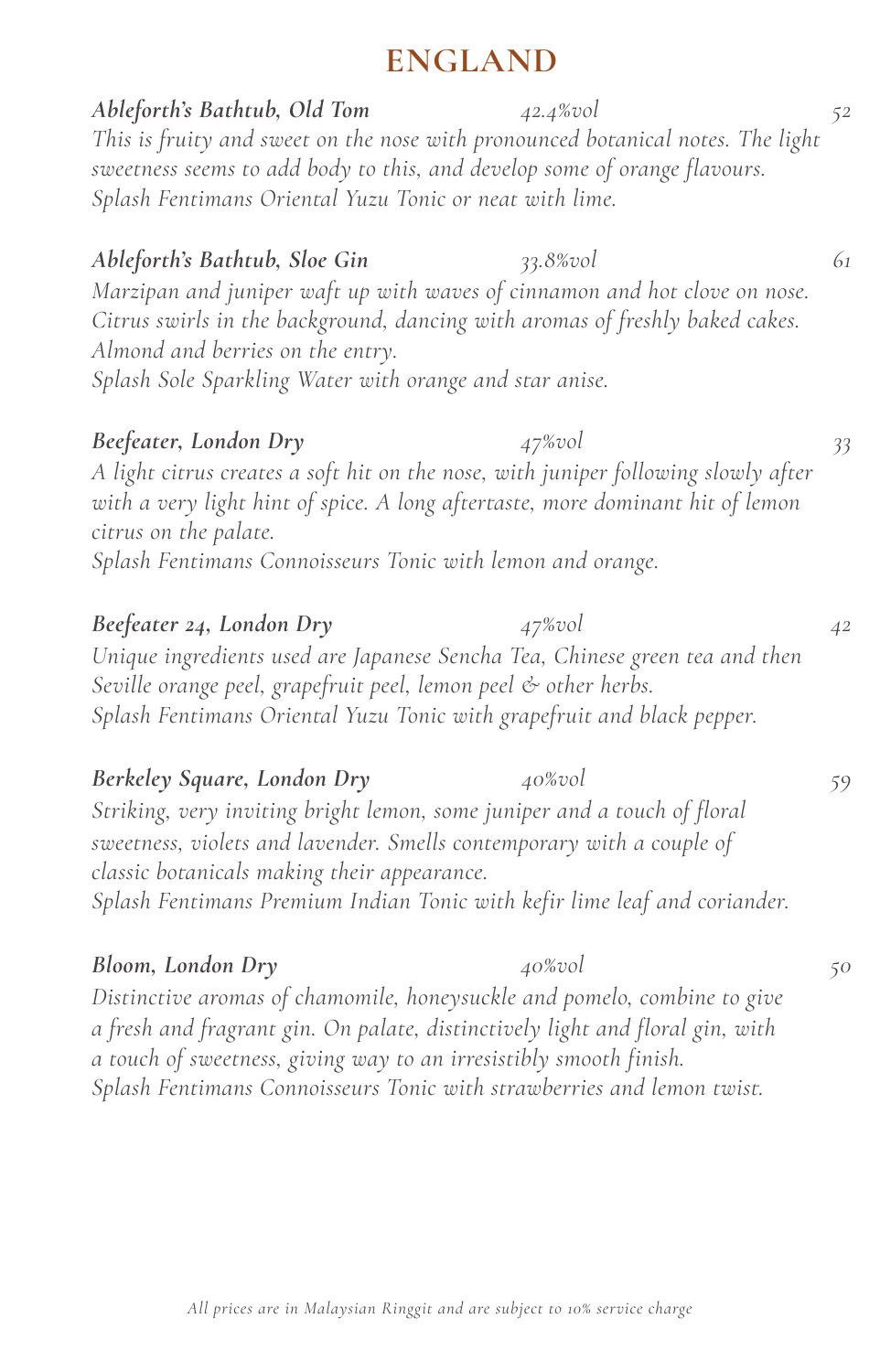*Broker's, London Dry 40%vol 38 Clean on the nose with a light, fragrant citrus aroma followed by hints of spice. Smooth juniper flavours blended with strong orange on the palate. Splash Fentimans Connoisseurs Tonic with lime and coriander. Bombay Sapphire, London Dry 47%vol 38 Notes of juniper, angelica and coriander & ambrette is apparent. Jammy from hibiscus to taste, with piquant spice, bergamot and ambrette seeds offer an exotic twist. Splash Fentimans Connoisseurs Tonic with lime, mint and strawberry. Bombay, Star of Bombay, London Dry 47%vol 55 Adding a rich new dimension to original recipe. Ambrette seeds, solely sourced from Ecuador and gently dried bergamot orange peel hand-picked in Calabria. Splash Fentimans Connoisseurs Tonic with orange wheel. Boodles, London Dry 45.2%vol 50 Proper British gin. It's a sumptuously smooth and moreish gin. It's mellow and herby and the absence of citrus botanicals allows these flavours and the juniper to shine through. Splash Fentimans Connoisseurs Tonic with lemon peel & lime wheel. Bulldog, London Dry 40%vol 38 Made with poppy, dragon eye, lotus leaves, citrus, almond, lavender. Nose is slightly floral with lavender, juniper, and a bit of citrus. Some lime and a bit of sweet orange zest. Splash Fentimans Pink Grapefruit Tonic with lemon and orange twist. Cotswolds 46%vol 58 Light, floral juniper blends well with the Cotswolds lavender. Opening with grapefruit, fresh juniper and black pepper, followed by herbaceous notes of bay leaf, coriander and angelica. Splash Fentimans Premium Indian Tonic with lime, lemon zest and orange. Dodd's 49.9%vol 63*

*Notes of bracken and raspberry bush, hint of jasmine and some cardamom depth of the nose. Thick textured with a hit of fresh lime zest, juniper and just a hint of that honey.* 

*Splash Fentimans Premium Indian Tonic with lemon zest and cardamom.*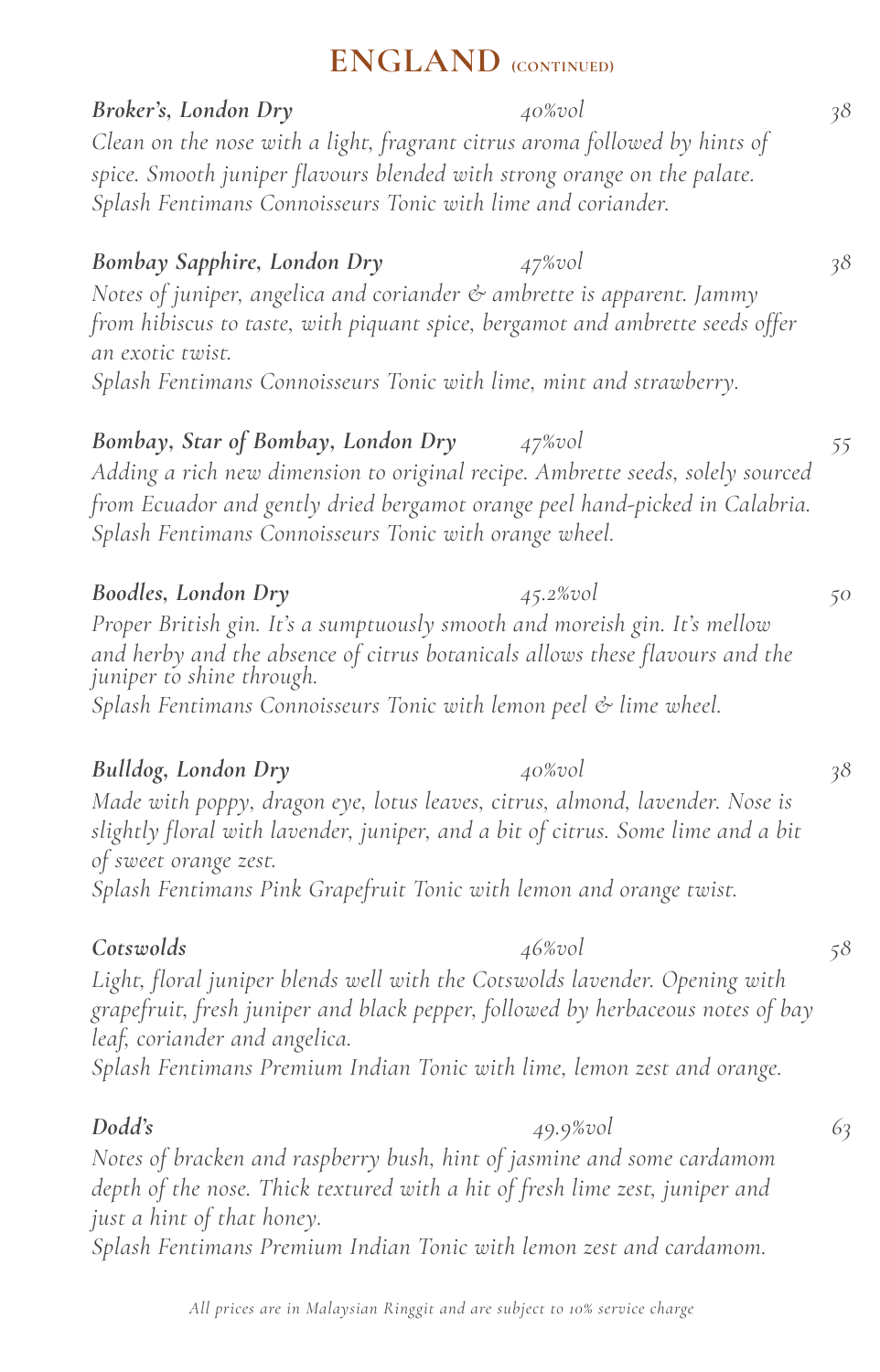*Fords, London Dry 45%vol 53 Juniper, coriander and angelica root up front with developing layers of citrus, jasmine, and hints of vanilla in the back. Very pleasant on the nose, bright, and aromatic. Light sweetness on tip of the tongue. Notes of orris and angelica roots.*

*Splash Fentimans Connoisseurs Tonic with grapefruits and lemon slice.*

#### *Gordon's, London Dry 43%vol 30*

*Instant citrus aromas on the nose creating a very fresh experience. Quite dry on the palate, with lots of citrus lemon flavours hitting first. Splash Fentimans Pink Botanical Tonic with grapefruit and star anise.*

#### *Gunroom, London Dry 43%vol 62*

*Matured in ex whisky barrels for 45-60 days. Fruity at first - handfuls of citrus peels and red berries. Soon grows vanilla-rich, with a light herbaceousness hiding at its core. Splash Fentimans Premium Indian Tonic with lemon and lime or neat.*

*Opihr Oriental Spiced, London Dry 40%vol 44 Coriander and citrus, gentle juniper and peppery on the nose. More discernible spiciness and juniper with plenty of coriander of palate. Finished with refreshing citrus and spice. Splash Fentimans Connoisseurs Tonic with orange and cardamom.* 

*Martin Miller's, London Dry 45.2%vol 52 Juniper aromas swirl well with short, sharp hints of citrus on the nose, whilst the palate enjoys a rich yet smooth flavour of spice and citrus. Splash Fentimans Valencian Orange Tonic with cucumber and strawberry.* 

### *Martin Miller's Westbourne 40%vol 61 Citrus leads the nose, soon joined by spicy hints of coriander and cinnamon. Juniper picks up on the palate, fresh and lively. Orange notes continue, not quite as pronounced. Mouth-filling. Splash Fentimans Connoisseurs Tonic with lime.*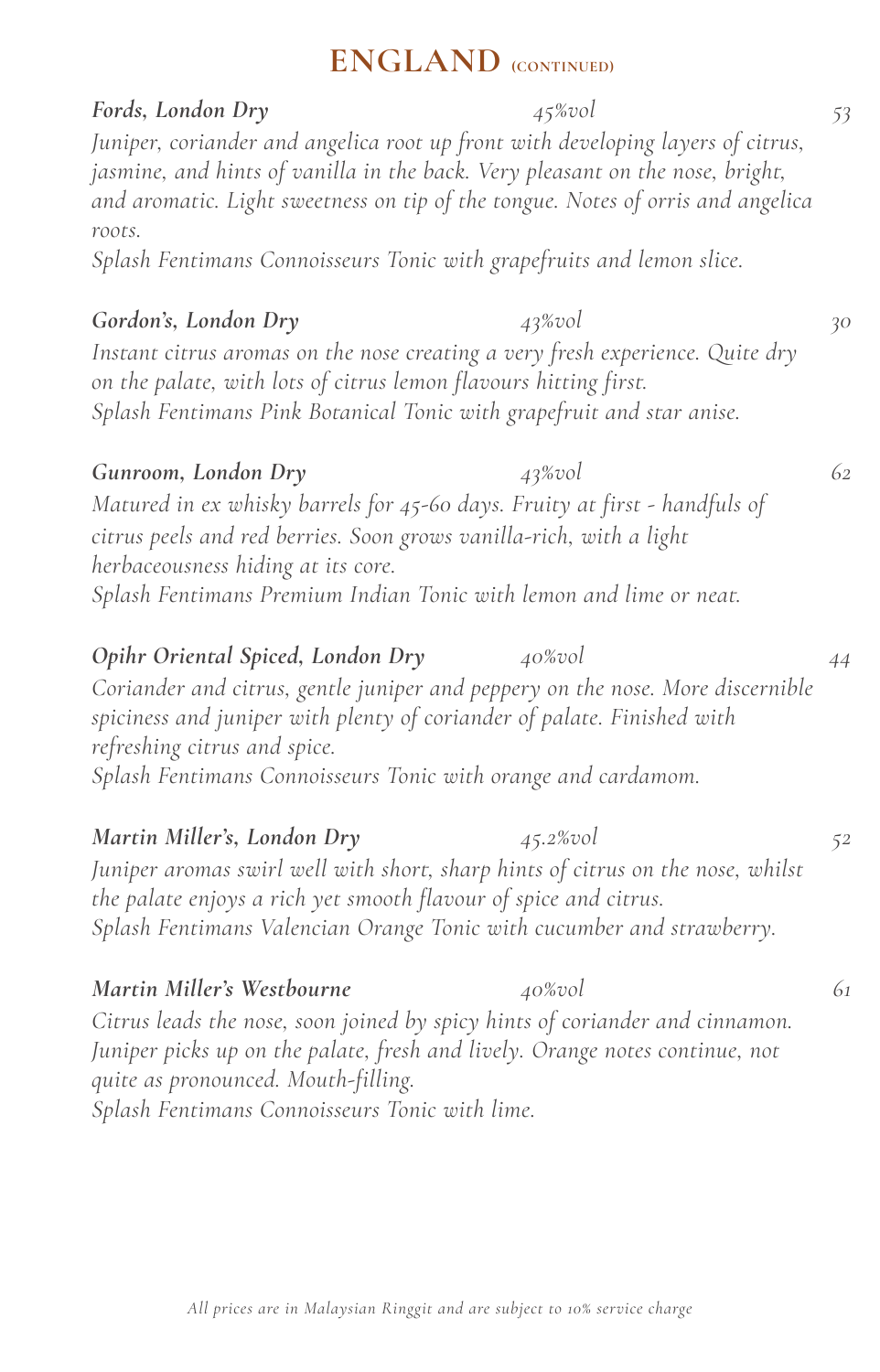*Mombasa Club, London Dry 41.5%vol 60 Slightly sweet on the tongue with a well-balanced unfolding in the mouth. Herbal sensations, light citric, anis tones and the strong botanic species. With a long, bitter finish. Splash Fentimans Premium Indian Tonic with apple slice and orange zest. Sipsmith V.J.O.P. 57.7% vol 77 Junipery pine and cedarwood dominate with hints of zesty orange. Big juniper upfront with rich spice and notes of dark chocolate. Long and dry with a lovely balance. Splash Fentimans Pink Grapefruit Tonic with lemon and coriander. Sipsmith's, London Dry 41.6%vol 63 Floral, summer meadow notes, followed by mellow rounded juniper and zesty, citrus freshness on nose. Gentle mouthfeel, with initial dry juniper joined by growing sweetness, showing lemon tart and orange marmalade. Splash Fentimans Premium Indian Tonic with lime. Tanqueray, London Dry 47%vol 37 Very fresh and smooth on the nose with slight hints of juniper and citrus coming through. A good hit of liquorice is present on the palate. Splash Fentimans Connoisseurs Tonic with mint and orange zest. Tanqueray 10 47%vol 39 An incredible small batch London dry gin made in pot still number 10. Tanqueray 10 giving it a crisp, full-bodied flavour with grapefruit and lime being notable on the palate. Splash Fentimans Premium Indian Tonic with lime and apple. Tanqueray Malacca 40%vol 59* Intense spices on the nose with hints of citrus zest, allspice and lemon curd. *A little pine needle on the nose. Thick spices with barley sugar, boiled sweets and earthy juniper. Splash Fentimans Oriental Yuzu Tonic with ginger, mint and orange.*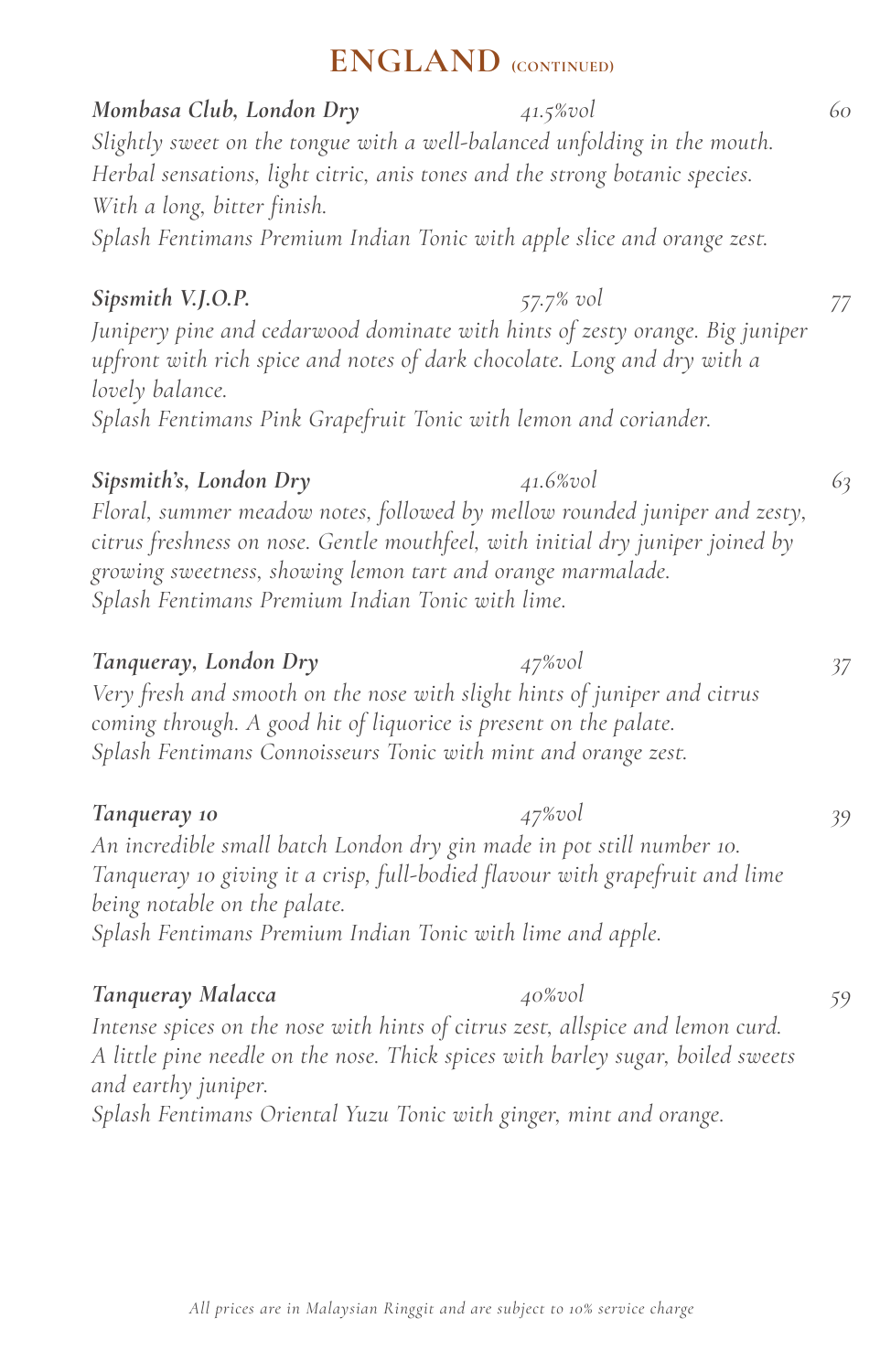*The London No. 1, Original Blue Gin 47%vol 51 Variety of traditional botanicals including cinnamon, orange root and angelica alongside less-common ingredients like gardenia and bergamot, which explains its distinct aromas of Earl Grey tea. Splash Fentimans Pink Grapefruit Tonic with orange peel and anise. Thomas Dakin Manchester, London Dry 42%vol 59 At first sniff, the overwhelming scent is of citrus – sherbet lemon and grapefruit. Then comes the spiciness of the cubeb, combined with earthy notes from the red cole. Splash Fentimans Premium Indian Tonic with orange zest. Whitley Neill, London Dry 43%vol 52 Very spicy and rich. Juniper upfront, with hints of perfumed, coriander leaves, calves leather and citrus on nose. Thick with cassia bark, cut herbs, acacia honey and citrus on palate. Splash Fentimans Premium Indian Tonic Water with orange. Williams Elegant 48%vol 62 In their bespoke gin still, elderflower, juniper, Bramley apple and angelica, plus secret wild botanicals from their meadow and fresh water from their well. Splash Fentimans Premium Indian Tonic with apple and cinnamon.*

*Williams Sloe & Mulberry 29%vol 73 Bursting with cherries, stone fruit and subtle almond notes. Rich blackcurrants and a good, sharp hit of sloe berries on the palate. Splash Sole Sparkling Water with orange and cardamom.*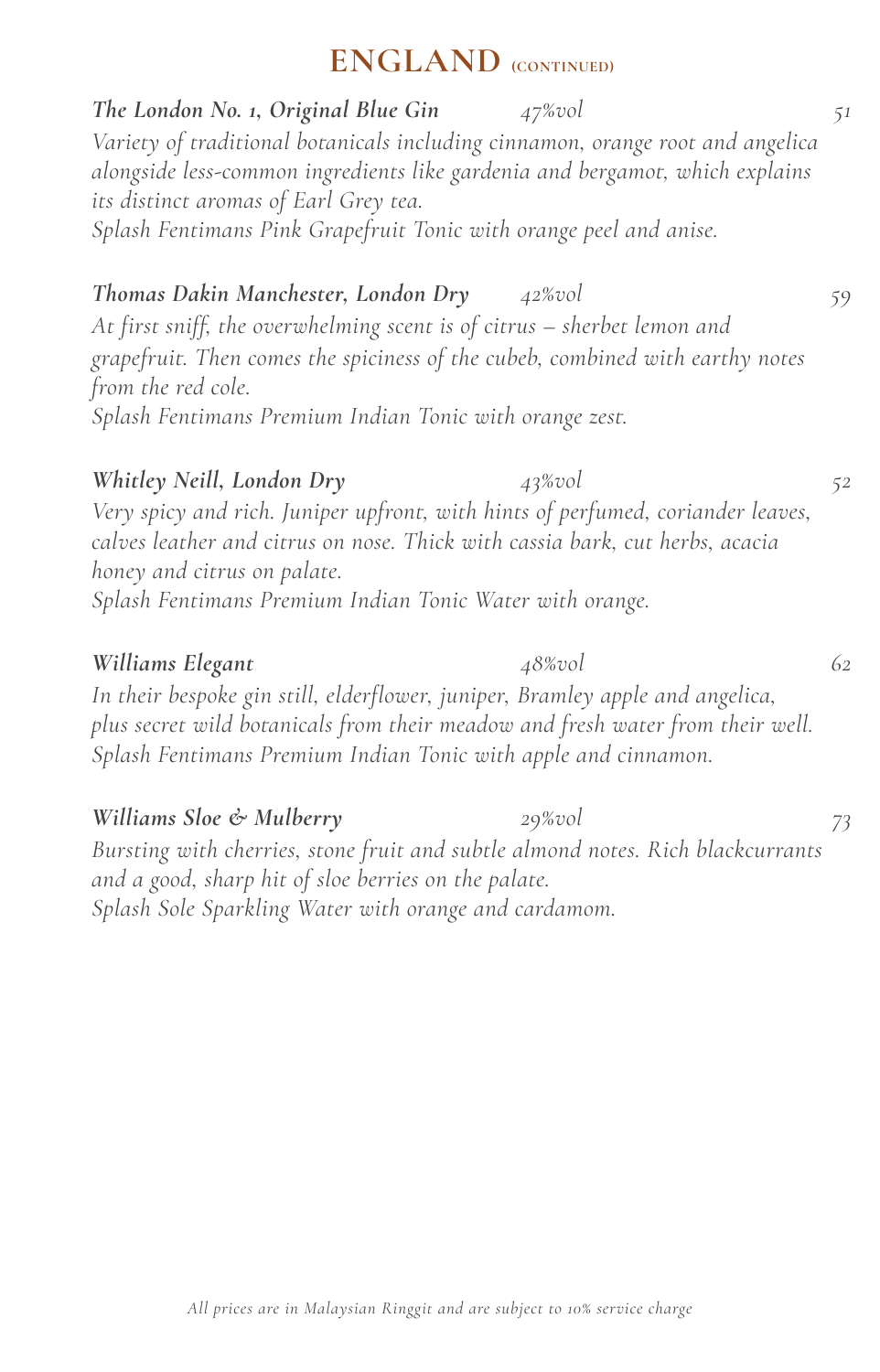# **SCOTLAND**

| <b>Botanist</b><br>The taste is rich and mellow; cool on entry then the back palate you can feel<br>the warmth and absolute purity of unhurried distillation.<br>Splash Fentimans Premium Indian Tonic with lemon, mint leaf and thyme.                                                                         | 46%vol | 58 |
|-----------------------------------------------------------------------------------------------------------------------------------------------------------------------------------------------------------------------------------------------------------------------------------------------------------------|--------|----|
| Caorunn<br>Caorunn made with a combination of traditional and handpicked botanicals<br>including rowan berry, heather, coul blush apple and dandelion.<br>Splash Fentimans Connoisseurs Tonic with apple.                                                                                                       | 42%vol | 41 |
| Eden Mill St. Andrews - Original, London Dry 42%vol<br>Original gin is made from Fife's indigenous seabuckthorn berry. Balanced<br>tart flavours with a citrus nose and delicate midpoints.<br>Splash Fentimans Connoisseurs Tonic with grapefruit wedges.                                                      |        | 51 |
| Eden Mill St. Andrews - Love, Pink Gin<br>Outstanding blend of local botanicals and exotic fruits. Pale colour when<br>poured and when diluted, sweet vanilla and floral notes are brought out.<br>Splash Fentimans Connoisseurs Tonic with strawberries.                                                       | 42%vol | 53 |
| Eden Mill St. Andrews - Golf, Botanically Rich 42%vol<br>Hints of juniper pine in a forest of lavender and spruce trees. There is a slight<br>tang of the sea that underlies it. The heather and lavender add a floral note.<br>Splash Fentimans Premium Indian Tonic with basil & mint.                        |        | 53 |
| Eden Mill St. Andrews - Oak<br>Rich oak spiced gin with notes of caramel, vanilla, and a touch of fudge. Also<br>brown honey toast finishing on sweet caramel, vanilla and sugarcane.<br>Splash Ginger Ale with orange slice.                                                                                   | 46%vol | 53 |
| Eden Mill St. Andrews - Hop<br>Balanced between floral, coriander and light hoppy notes, a soft tropical fruit<br>follows with an undercurrent of juniper. Smooth, hoppy and fresh apricot<br>notes balanced with a refreshing crisp bitterness.<br>Splash Fentimans Valencian Orange Tonic with ginger & lime. | 46%vol | 53 |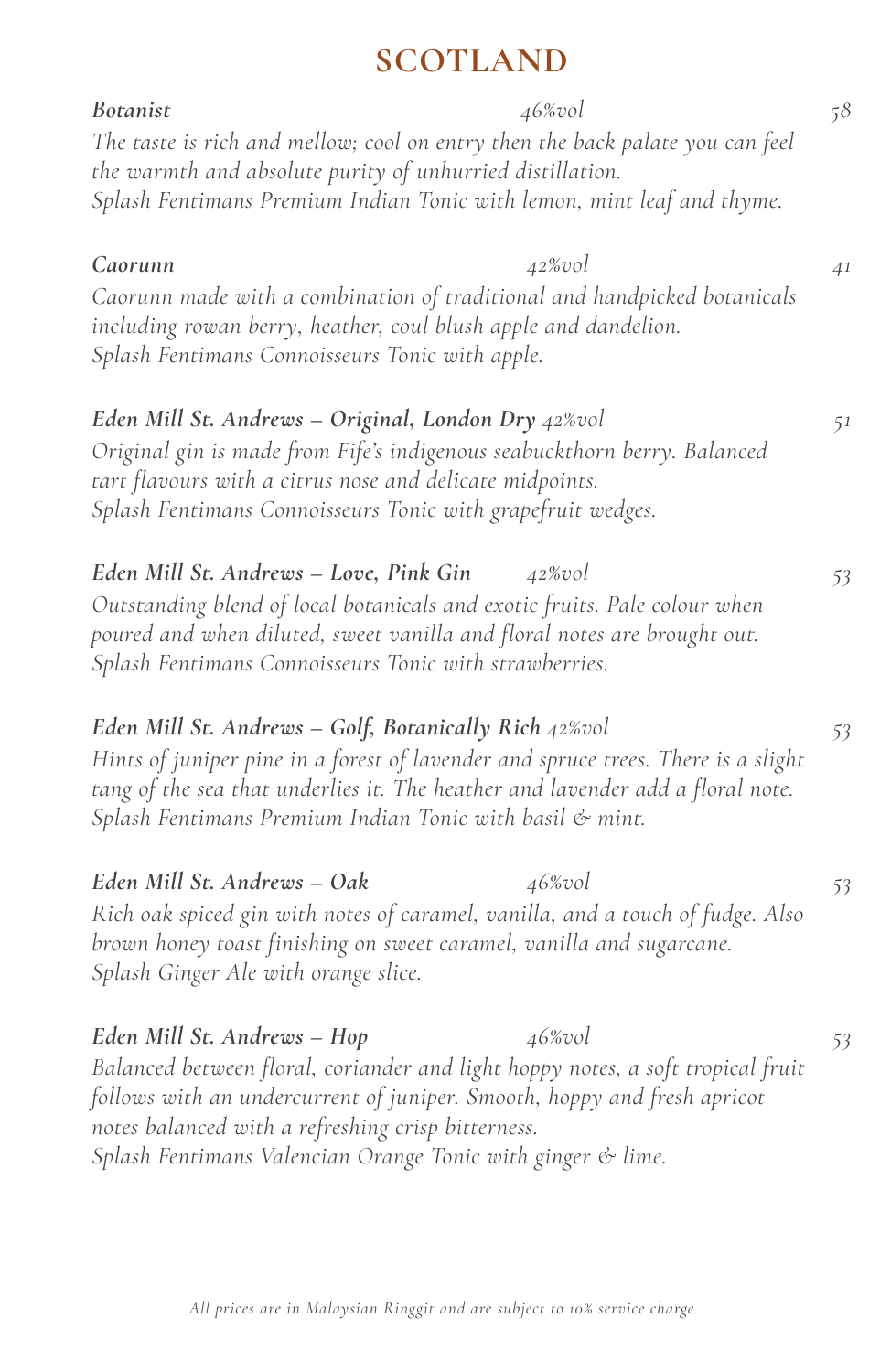# **SCOTLAND** (CONTINUED)

| Edinburgh, Elderflower                                                                                                                                                                                                                        | $20\%$ vol | 57 |
|-----------------------------------------------------------------------------------------------------------------------------------------------------------------------------------------------------------------------------------------------|------------|----|
| The palate has all the elderflower sweetness you could want, tempered by<br>gin's naturally dry character. Lingering hints of pear, peach and grapefruit zest.                                                                                |            |    |
| Splash Fentimans Pink Grapefruit Tonic with orange peel and lemongrass.                                                                                                                                                                       |            |    |
| Edinburgh, Rhubarb & Ginger                                                                                                                                                                                                                   | $20\%$ vol | 57 |
| Perfectly balanced juniper-forward gin is full of natural flavour. Aromas of<br>rhubarb are complemented by a lift of spice, leading to a smooth, full finish.<br>Splash Fentimans Oriental Yuzu Tonic with kaffir lime leaf and lemon twist. |            |    |
| Edinburgh, Raspberry                                                                                                                                                                                                                          | $20\%$ vol | 57 |
| Definitive red berry aromas balance sweet ripeness with a tart edge. It is<br>viscous and intensely flavoured, bursting with red berry fruit.<br>Splash Fentimans Connoisseurs Tonic with strawberries or simply "on the rock".               |            |    |
| Edinburgh, Seaside                                                                                                                                                                                                                            | 43%vol     | 57 |
| The gin has a pleasing sweetness and light salinity on the nose. On the palate,<br>bold juniper is balanced against sweet minerality, grassy notes and a hint of<br>spice.                                                                    |            |    |
| Splash Fentimans Premium Indian Tonic with olives and rosemary.                                                                                                                                                                               |            |    |
| Edinburgh, Pomegranate & Rose                                                                                                                                                                                                                 | 43%vol     | 57 |
| Light and fragrant, evocative of sugar-dusted Turkish Delight. Softly floral,<br>its gentle warmth tempered by lingering fruit flavours and a light citrus lift.<br>Splash Fentimans Botanical Tonic with strawberry.                         |            |    |
| Hendrick's                                                                                                                                                                                                                                    | 44%vol     | 58 |
| Slightly sweet and silky smooth, with a burst of juniper and citrus set against<br>fresh green flavour. This followed is by cumin, cracked black paper and                                                                                    |            |    |
| salty liquorice.<br>Splash Fentimans Premium Indian Tonic with star anise and cucumber.                                                                                                                                                       |            |    |